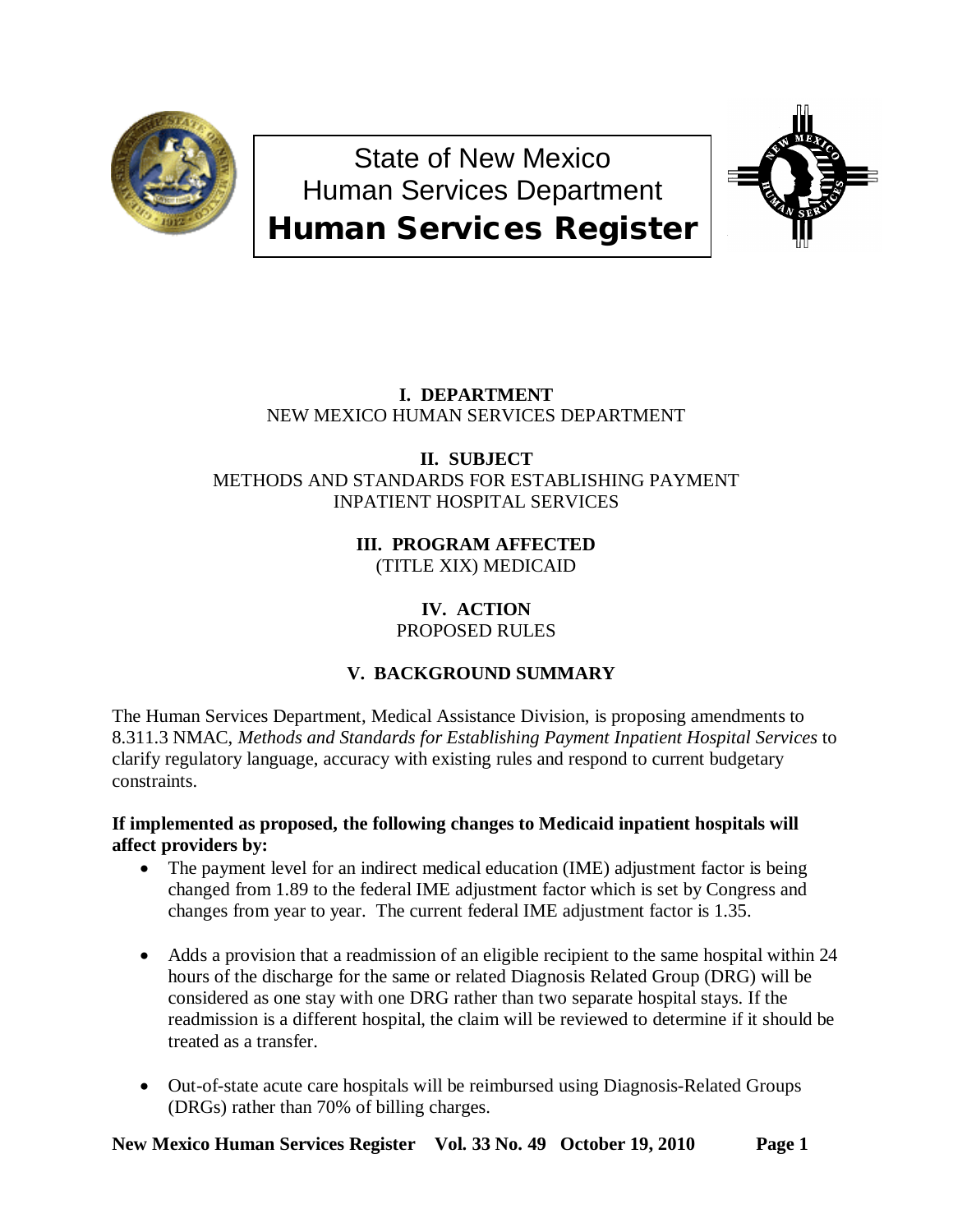The proposed rule also replaces outdated word usage, such as "Medicaid" with "MAD", the "Medical Assistance Division".

The changes in the methods and standards rule are being proposed because the Department believes the changes are more in line with the reimbursement typically available from other insurers and that the IME index established by Congress is a reasonable level of reimbursement. Also, at this time there is a serious shortfall in state revenues which has resulted in reductions in many state agency budgets. The New Mexico Medicaid program budget is no exception. Program costs are outpacing available revenues. Therefore, the Department has looked at reimbursement methodology to determine changes that can be made while still providing medically appropriate services.

The reduction in payments for these services in the Medicaid fee-for-service program is estimated to be \$2,500,000 annually for the IME adjustment factor change and \$8,570,000 annually for other reimbursement changes.

## **VI. RULES**

These proposed rule changes refer to 8.311.3 NMAC of the Medical Assistance Program Policy Manual. This register and the proposed changes are available on the Medical Assistance Division web site at [www.hsd.state.nm.us/mad/registers/2010](http://www.hsd.state.nm.us/mad/registers/2010) If you do not have Internet access, a copy of the rules may be requested by contacting the Medical Assistance Division at 505-827- 3156.

## **VII. EFFECTIVE DATE**

The Department proposes to implement these rules effective February 1, 2011.

## **VIII. PUBLIC HEARING**

A public hearing to receive testimony on these proposed rules will be held at 10:00 a.m., Wednesday, December 15, 2010, in the ASD conference room at Plaza San Miguel, 729 St. Michael's Drive, Santa Fe.

If you are a person with a disability and you require this information in an alternative format or require a special accommodation to participate in the public hearing, please contact the Division toll free at 1-888-997-2583 and ask for extension 7-3156. In Santa Fe call 827-3156. The Department's TDD system may be accessed toll-free at 1-800-659-8331 or in Santa Fe by calling 827-3184. The Department requests at least ten (10) days advance notice to provide requested alternative formats and special accommodations.

## **IX. ADDRESS**

Interested persons may address written or recorded comments to:

Kathryn Falls, Secretary Human Services Department P.O. Box 2348 Santa Fe, New Mexico 87504-2348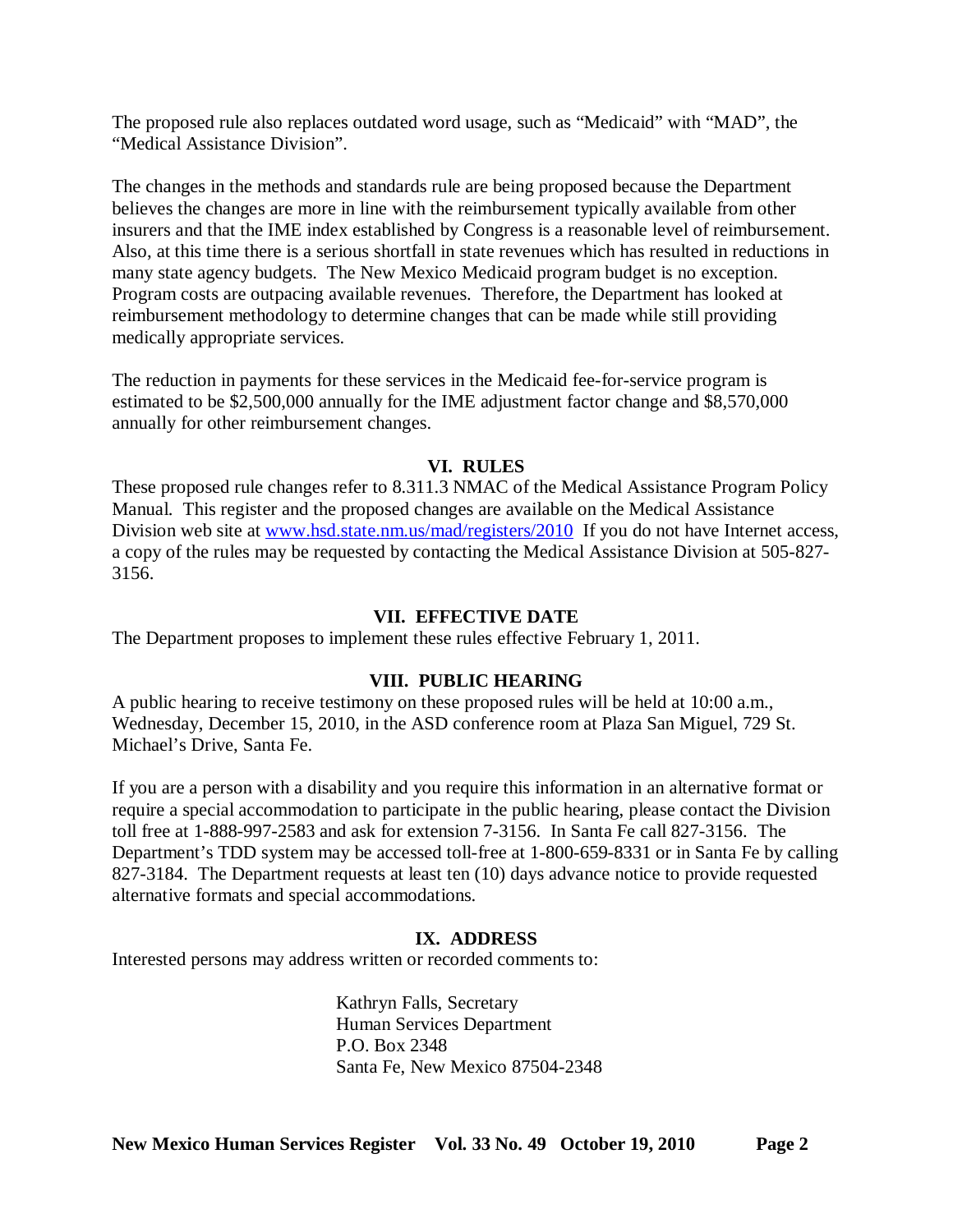Copies of all comments will be made available by the Medical Assistance Division upon request by providing copies directly to a requestor or by making them available on the MAD website or at a location within the county of the requestor.

These comments must be received no later than 5:00 p.m. on December 15, 2010. Written and recorded comments will be given the same consideration as oral comments made at the public hearing. Interested persons may also address comments via electronic mail to: [Magdalena.Romero@state.nm.us.](mailto:Magdalena.Romero@state.nm.us)

## **X. PUBLICATION**

Publication of these rules approved by:

KATHRYN FALLS, SECRETARY HUMAN SERVICES DEPARTMENT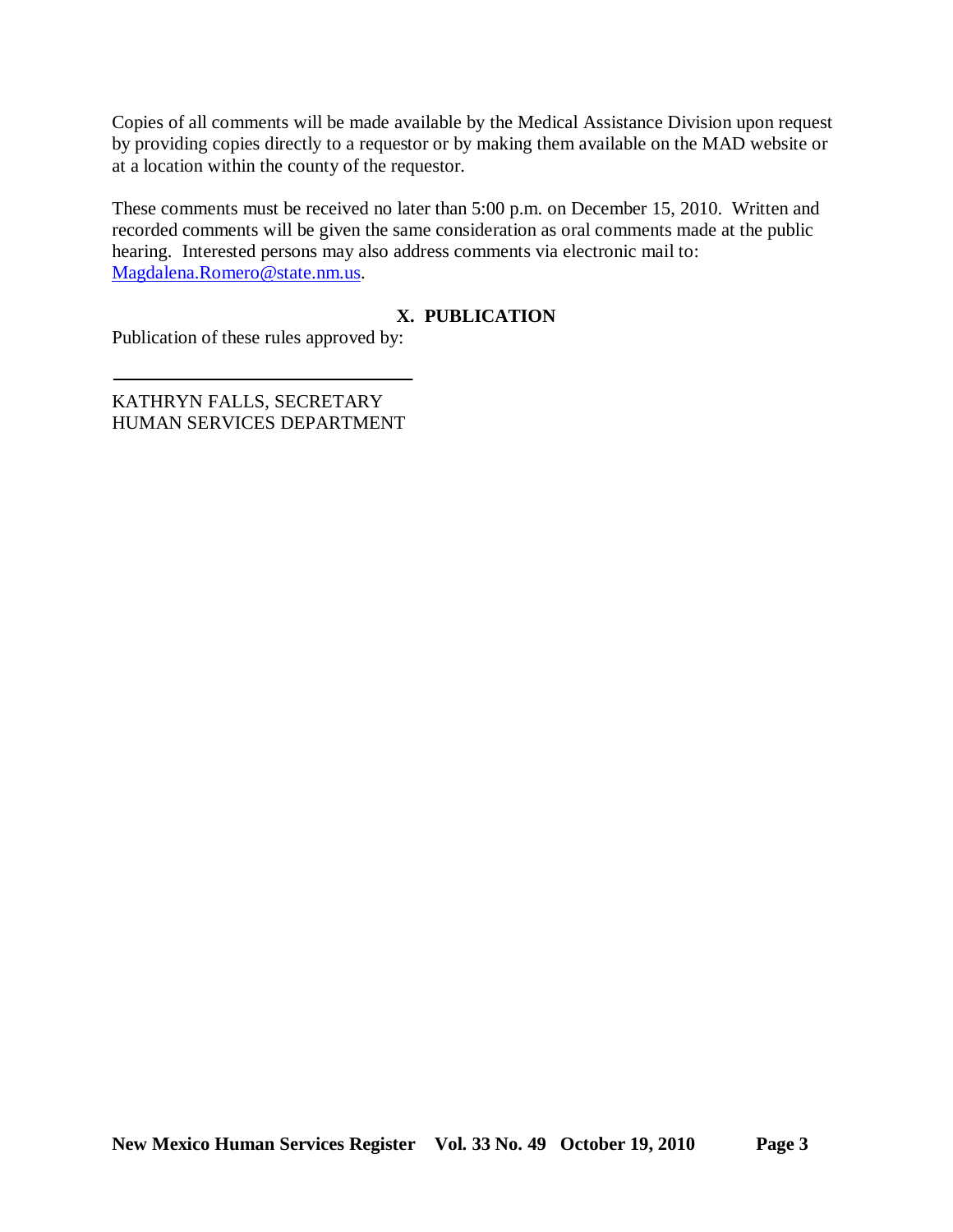#### **TITLE 8 SOCIAL SERVICES CHAPTER 311 HOSPITAL SERVICES PART 3 METHODS AND STANDARDS FOR ESTABLISHING PAYMENT-INPATIENT HOSPITAL SERVICES**

**8.311.3.3 STATUTORY AUTHORITY:** [The New Mexico medicaid program is administered pursuant to regulations promulgated by the federal department of health and human services under Title XIX of the Social Security Act, as amended and by the state human services department pursuant to state statute. See NMSA 1978 27-2-12 et. seq. (Repl. Pamp. 1991).] The New Mexico medicaid program and other health care programs are [2-1-95; 8.311.3.3 NMAC - Rn, 8 NMAC 4.MAD.000.3, 1-1-01; A, 2-1-11] administered pursuant to regulations promulgated by the federal department of health and human services under the Social Security Act as amended or by state statute. See NMSA 1978, Section 27-2-12 et seq.

**8.311.3.5 EFFECTIVE DATE:** February 1, 1995, unless a later date is cited at the end of a section. [2-1-95; 8.311.3.5 NMAC - Rn, 8 NMAC 4.MAD.000.5, 1-1-01; A, 2-1-11]

**8.311.3.6 OBJECTIVE:** [The objective of these regulations is to provide policies for the service portion of the New Mexico medicaid program. These policies describe eligible providers, covered services, noncovered services, utilization review, and provider reimbursement.] The objective of this rules is to provide instructions for [2-1-95; 8.311.3.6 NMAC - Rn, 8 NMAC 4.MAD.000.6, 1-1-01; A, 2-1-11] the service portion of the New Mexico medical assistance programs.

**8.311.3.8 MISSION STATEMENT:** [The mission of the New Mexico medical assistance division (MAD) is to maximize the health status of medicaid-eligible individuals by furnishing payment for quality health services at levels comparable to private health plans.] To reduce the impact of poverty on people living in New Mexico and to assure low income and individuals with disabilities in New Mexico equal participation in the life of their communities.

[2-1-95; 8.311.3.8 NMAC - Rn, 8 NMAC 4.MAD.002, 1-1-01; A, 2-1-11]

**8.311.3.10 GENERAL REIMBURSEMENT POLICY:** The state of New Mexico human services department (hereinafter called the department) will reimburse inpatient hospital services rendered on or after October 1, 1989 in the following manner:

A. Covered inpatient services provided to eligible [medienid] recipients admitted to in-state acute care hospitals and acute care units on or after October 1, 1989 will be reimbursed at a prospectively set rate, determined by the methodology set forth in 8.311.3.12 NMAC of this part, unless the hospital or unit is classified into one of the prospective payment system (PPS) exempt categories outlined in Subsection C through  $[E]$   $\underline{D}$  below.

 $B<sub>r</sub>$ Covered inpatient services provided to eligible recipients in the New Mexico medicaid program, when treated in border area hospitals (i.e., those hospital located within 100 miles of the New Mexico border, Mexico excluded) will be reimbursement at a prospectively set rate as described in 8.311.3.12.C.(16) NMAC of this part.] Covered inpatient services provided to eligible recipients admitted to acute care hospitals and acute care units within hospitals located out of state or in border areas (Mexico excluded) will be reimbursed at a prospectively set rate as described in Paragraph (16) of Subsection C of 8.311.12 NMAC of this part, unless the hospital or unit is classified into one of the prospective payment system (PPS) exempt categories outlined in Subsection C through D below or at a negotiated rate not to exceed the rate paid by federal programs such as medicare. Negotiation of rates will only be allowed when the department determines that the hospital provides an unique service required by an eligible recipient.

C. Inpatient services provided in rehabilitation and [children's] specialty hospitals and medicare PPSexempt distinct part units within hospitals will be reimbursed using the provisions and principles of reimbursement set forth in Public Law 97-248. This legislation, which was effective October 1, 1982, is commonly referred to as TEFRA (Tax Equity and Finance Reduction Act) and is described in 8.311.3.11 NMAC of this section. [Pediatric, psychiatric, substance abuse and rehabilitation cases treated in non-exempt general be included in the PPS. ]

D. Indian health services hospitals will be reimbursed using a per diem rate established by the federal government.

[E. Covered inpatient services provided by out-of-state hospitals (i.e., those hospital located more than 100 miles from the New Mexico border, Mexico excluded) will be reimbursed on a percent of charge basis. All non-border out of state hospital claims will be reimbursed at a rate consisting of 70 percent of the provider's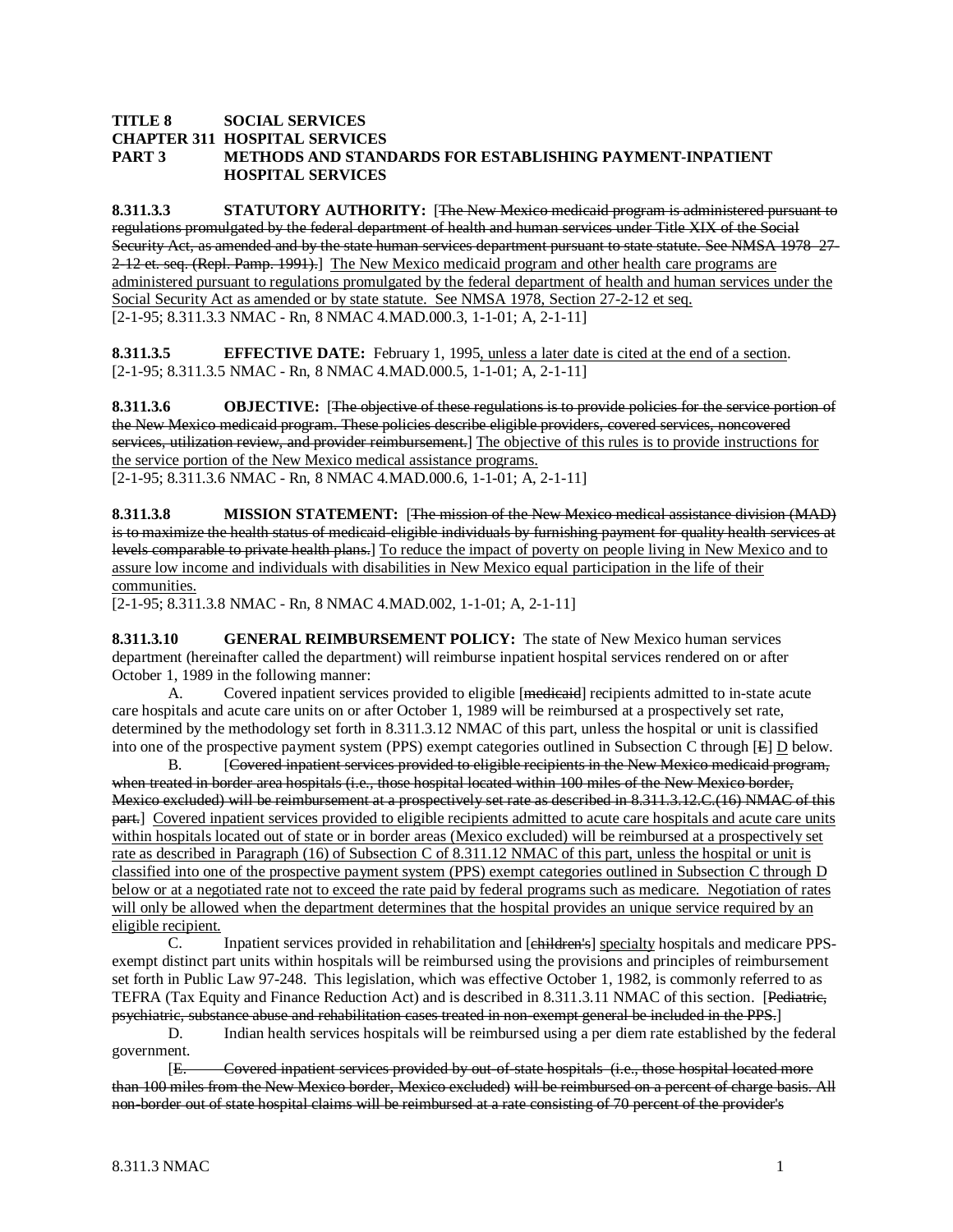allowable charges. Covered inpatient services provided in specialty hospitals and medicare PPS-exempt distinct part units within hospitals will be reimbursed at 70 percent of billed charges or a negotiated rate, not to exceed the rate paid by federal programs such as CHAMPUS or medicare. Negotiation of rates will only be allowed when the department determines that the specialty hospital or specialty unit provides a unique service required by [medicaid] recipients.

 $F = \mathbb{E}$ . New <u>Mexico</u> providers entering the [medicaid] MAD program will be reimbursed at the peer group median rate for the applicable peer group, until such time as [rebasing occurs] a distinct rate can be established, unless the hospital meets the criteria for prospective payment exemption as described in Subsection C through  $[E]$   $\underline{D}$  above.

 $[G<sub>1</sub>]$  E. All hospitals which meet the criteria in  $[8.311.3.13.A. NMAC]$  Subsection A of 8.311.3.13 NMAC of this part will be eligible for a disproportionate share adjustment.

[H<sub>r</sub>]  $\underline{G}$ . Effective for discharges on or after April 1, 1992, and in accordance with Section 4604 of the Omnibus Budget Reconciliation Act (OBRA) of 1990, the department provides for an outlier adjustment in payment amounts for medically necessary inpatient services involving exceptionally high costs or long lengths of stay for children who have not attained the age of six years in disproportionate share hospitals and for infants under [age one] one year of age in all hospitals. The outlier adjustment for these cases is described in Subsection F of 8.311.3.12 NMAC of this part.

[2-1-95; 8.311.3.10 NMAC - Rn, 8 NMAC 4.MAD.721.D.I, 1-1-01; A, 2-1-11]

## **8.311.3.11 PAYMENT METHODOLOGY FOR PPS-EXEMPT HOSPITALS AND EXEMPT UNITS WITHIN HOSPITALS**

### A. **Application of TEFRA principles of reimbursement:**

 (1) The principles and methods identified in Public Law 97-248 provision (TEFRA), effective October 1, 1982, regarding allowable payment for inpatient hospital services, and any subsequent changes to such provision shall be used to determine:

 (a) the amount payable by the department through its fiscal agent for services covered under the [<del>medical assistance</del>] MAD program and provided to [title XIX] eligible recipients; and

 (b) the manner of payment and the manner of settlement or overpayments and underpayment for inpatient services provided by hospitals for [Title XIX] MAD reimbursement purposes, effective for all accounting periods which begin on or after October 1, 1983.

 (2) The inflation factor used in the calculations will be identical to that used by medicare to update payments to hospitals which are reimbursed using the TEFRA methodology, except for the period October 9, 1991, through September 30, 1992, for which the inflation factor will be  $.5[$  percent for urban hospitals and  $1.5[$  % $]$ percent for rural hospitals.

 (3) In accordance with Section 1902 (s)(3) of the Social Security Act effective July 1, 1991, the TEFRA rate of increase limit for inpatient hospital services will not apply to the delivery of such services to any individual who has not attained their first birthday , (or in the case of such a individual who is an inpatient on his first birthday until such individual is discharged).

### B. **Appeals:**

 (1) Hospitals may appeal the target rate and application of same, if circumstances beyond the hospitals' control have caused the reimbursement rates to fall at least five percent below actual allowable costs.

(2) Such appeals must be filed in writing within 180 calendar days of the notice of final settlement and must contain sufficient supporting documentation to demonstrate that the circumstances causing the situation were not within the control of the hospital and that the continued imposition of the target rate would cause a significant financial hardship.

 (3) The department shall review the supporting documentation and, if appropriate, grant an exemption from or modification of the target rate. The department's determination on the merits of the appeal will be made within 180 calendar days of receipt of the appeal request, although the state may make a determination to extend such period to a specified date as necessary.

[2-1-95; 8.311.3.11 NMAC - Rn, 8 NMAC 4.MAD.721.D.II, 1-1-01; A, 2-1-11]

**8.311.3.12 PROSPECTIVE PAYMENT METHODOLOGY FOR HOSPITALS:** Payment for all covered inpatient services rendered to [<del>Title XIX</del>] eligible recipients admitted to acute care hospitals (other than those identified in Subsection C through  $[E]$  D of 8.311.3.10 NMAC) on or after October 1, 1989 shall be made based on a prospective payment approach which compensates hospitals an amount per discharge for discharges classified according to the diagnosis related group (DRG) methodology. The prospective rates for each hospital's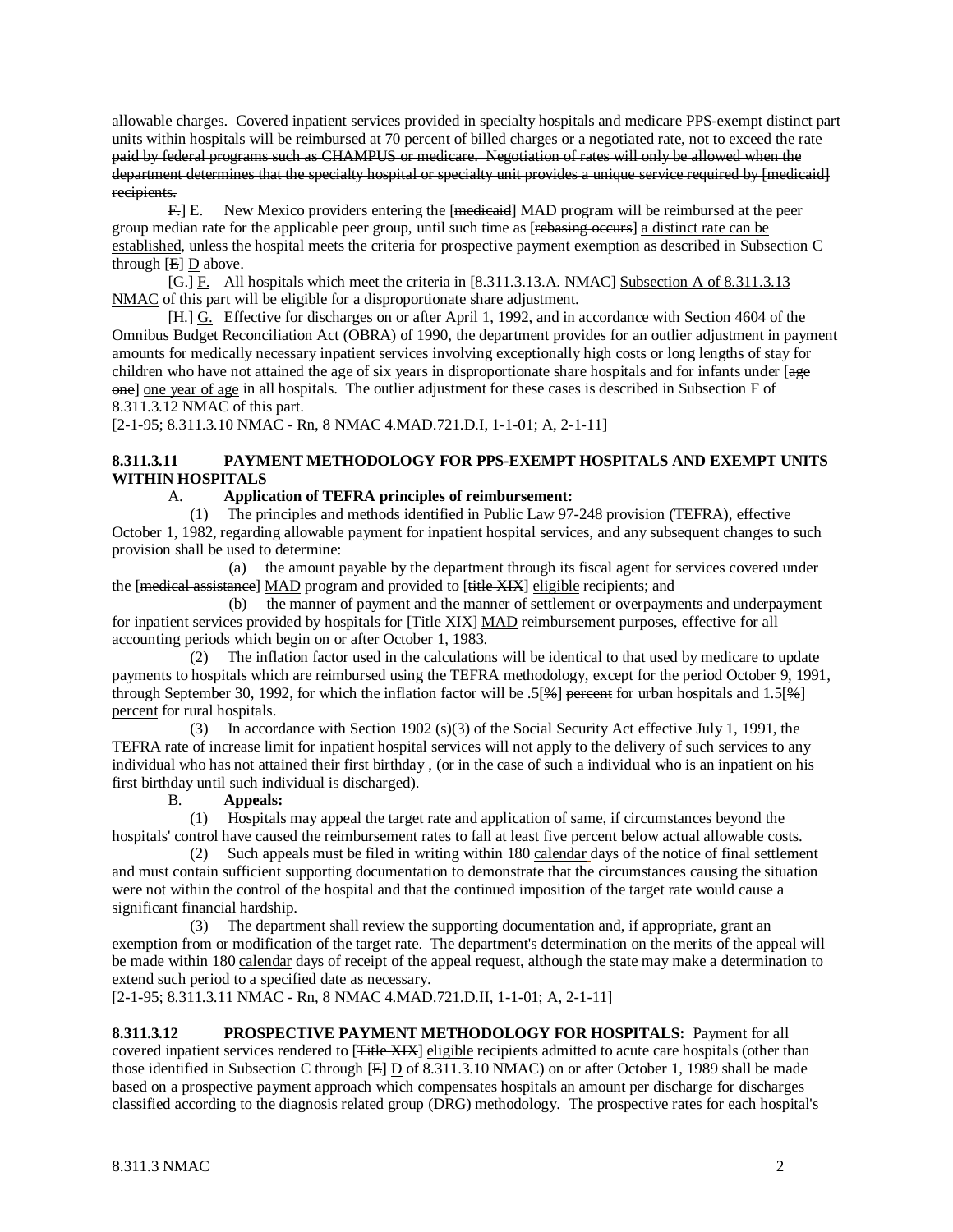[medicaid] MAD discharges will be determined by the department in the manner described in the following subsections.

### A. **Services included in or excluded from the prospective payment rate:**

 (1) Prospective payment rates shall constitute payment in full for each [medicaid] MAD discharge. Hospitals may not separately bill the [<del>patient</del>] eligible recipient or the [<del>medicaid</del>] MAD program for medical services rendered during an inpatient stay, except as described below. Hospitals may submit a claim for payment only upon the final discharge of [a patient] an eligible recipient or upon completion of the transfer of the [patient] eligible recipient to another acute care hospital.

 (2) The prospective payment rate shall include all services provided to hospital inpatients. These services shall include all items and non-physician services furnished directly or indirectly to hospital inpatients, such as:

- (a) laboratory services;
- (b) pacemakers and other prosthetic devices, including lenses and artificial limbs, knees and

hips;

 (c) radiology services, including computed tomography (CT) or magnetic resonance imaging (MRI) scans furnished to [patients] an eligible recipient by a physician's office, other hospital or radiology clinic;

 (d) transportation (including transportation by ambulance) to and from another hospital or freestanding facility to receive specialized diagnostic or therapeutic services.

(3) Services which may be billed separately include:

(a) ambulance service when the [patient] eligible recipient is transferred from one hospital to another and is admitted as an inpatient to the second hospital;

(b) physician services furnished to [individual patients] an individual eligible recipient.

## B. **Computation of DRG relative weights:**

 (1) Relative weights used for determining rates for cases paid by DRG under the state plan shall be derived, to the greatest extent possible, from New Mexico [<del>medicaid</del>] MAD hospital claim data. All such claims are included in the relative weight computation, except as described below.

 (2) Hospital claim data for discharges occurring from January 1, 1985 through approximately the end of calendar year 1988 are included in the computation and prepared as follows:

(a) Claims are edited to merge interim bills from the same discharge.

 (b) All [medicaid] MAD inpatient discharges will be classified using the DRG methodology, a patient classification system that reflects clinically cohesive groupings of inpatient cases which consume similar amounts of hospital resources. Claims are assigned to appropriate DRGs using [version 6.0 of the health systems international] DRG grouper software.

 (c) Claims included in the computation of DRG relative weights were restricted to those claims for cases to be included in the proposed PPS. Claims for services provided in PPS-exempt hospitals or units (or for services otherwise exempt from the PPS) were not used to compute DRG relative weights.

 (3) Charges for varying years are adjusted to represent a common year through application of inflation indices as described in Paragraph (8) of Subsection C of 8.311.3.12 NMAC.

(4) Initial relative weights are computed by calculation of the average  $\overline{[model]}$  MAD charge for each DRG category divided by the average charge for all DRGs.

(5) Where the New Mexico [medieard] MAD-specific claims and charge data are insufficient to establish a stable relative weight, a relative weight is imported from other sources such as the CHAMPUS or medicare prospective payment systems. Weights obtained from external sources are normalized so that the overall case mix is 1.0.

 (6) The relative weights computed as described above shall remain in effect until the next year. At that time, the relative weights will be recalculated using [whatever] the DRG grouper version [is currently] similar to the one in use by medicare.

## C. **Computation of hospital prospective payment rates:**

 (1) **Rebasing of rates:** Beginning October 1, 1997 the department [has] discontinued the rebasing of rates every three years. Hospital rates in effect October 1, 1996 were updated by the most current market basket index (MBI) as determined by the centers for medicare and medicaid services (CMS) for rates effective October 1, 1997 and succeeding years. Thereafter, pursuant to budget availability and at the department's discretion, the application of the MBI inflation factor will be reviewed based upon economic conditions and trends. A notice will be sent out every October  $1<sup>st</sup>$ , informing the provider whether the MBI will be used for the upcoming year and what the percentage increase will be if the MBI or a percentage up to the MBI is authorized to be applied.

(2) **Base year discharge and cost data:**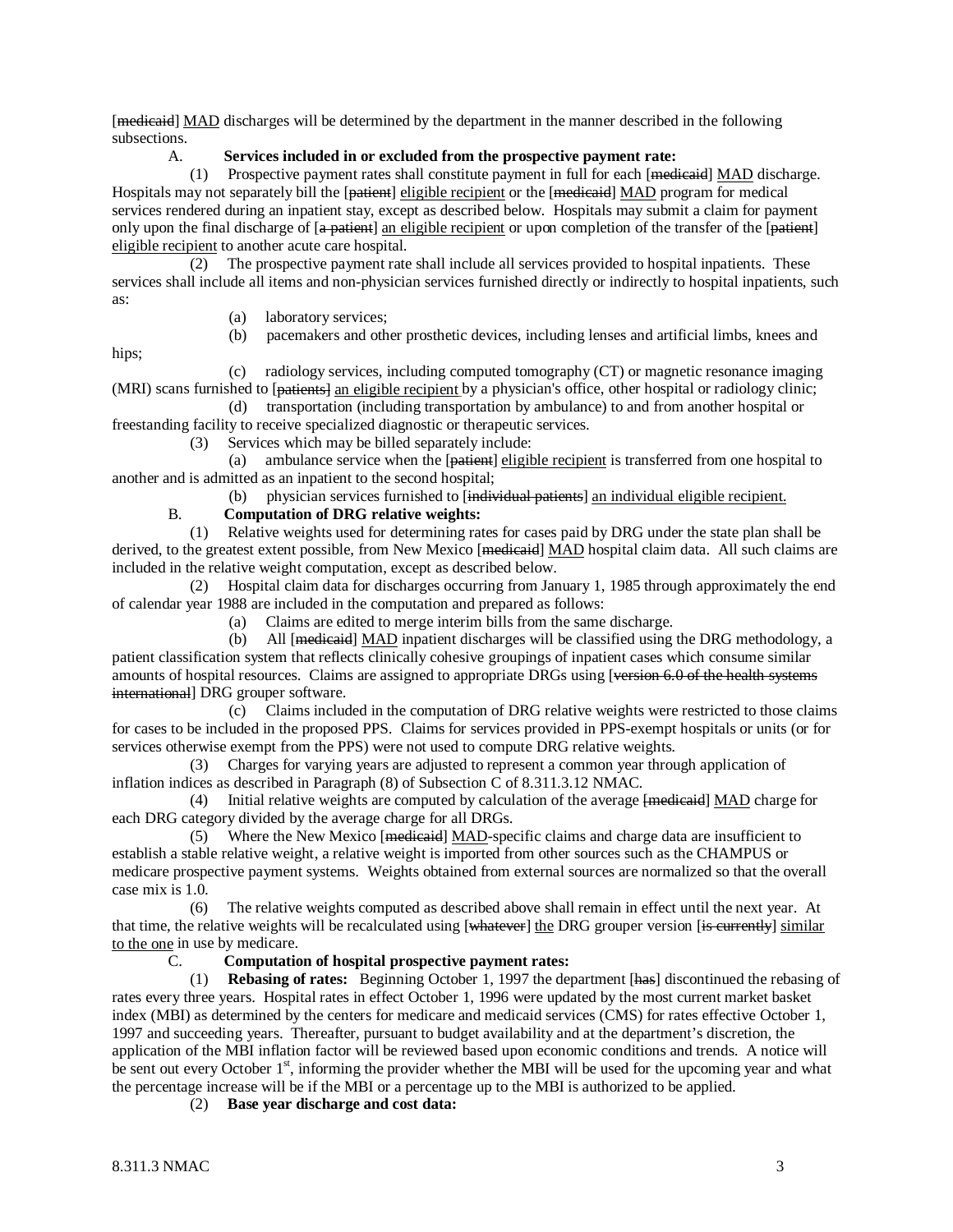(a) The state's fiscal agent will provide the department with [title XIX] MAD discharges for the provider's last fiscal year which falls in the calendar year prior to year [4] one.

(b) The state's audit agent will provide [<del>title XIX</del>] MAD costs incurred, reported, audited, [and/or] or desk audited for the same period.

 (c) To calculate the total reimbursable inpatient operating costs from the cost and discharge data described above, the department will:

 (i) exclude estimated outlier discharges and costs as described in Paragraph (4) of Subsection C of 8.311.3.12 NMAC of this part.

 (ii) exclude pass-through costs, as identified in the Tax Equity and Fiscal Responsibility Act of 1982 (TEFRA) provisions and further defined in Paragraph (3) of Subsection C of 8.311.3.12 NMAC below.

(3) **Definition of excludable costs per discharge; reduction of excludable capital costs:**

 (a) The approach used by the department to define excludable costs parallels medicare's approach. Excludable costs are defined according to the PPS or TEFRA methodology and include such costs as those associated with capital, organ acquisition, and certified nurse anesthetists.

 (b) The pass-through capital costs identified using TEFRA provisions will be reduced in a manner similar to that employed by the medicare PPS. For example, excludable capital costs for fiscal year 1989 will be reduced by 15 percent as required by Section 4006 of the Omnibus Budget Reconciliation Act of 1987. However, any such reduction to pass-through capital costs will only apply to those costs incurred after October 1, 1989.

 (4) **Outlier adjustment factors:** Hospital-specific outlier adjustment factors will be used to deduct outlier costs and cases from the total [<del>medicaid</del>] MAD inpatient operating costs and cases used in rate setting. These factors will be determined by using actual claim and cost data for outlier cases for the base year period. Only claims for cases to be paid by DRG will be included in the analysis used to determine this estimate. The definition of an outlier case can be found in Paragraph (1) of Subsection F of 8.311.3.12 NMAC of this part.

 (5) **Calculation of base year operating cost per discharge:** The total reimbursable inpatient operating cost (excluding pass-through costs and estimated outlier costs) is divided by the hospital's number of nonoutlier [<del>medicaid</del>] MAD discharges to produce the base year operating cost per discharge. The base rate methodology is described below:

$$
BYOR = [QC]
$$
  
 
$$
\frac{P}{QC/D}
$$

BYOR = base year operating cost per discharge

 $OC =$  total Title XIX inpatient operating cost for the base year, less excludable

costs and estimated outlier costs  $D =$  [mediested]  $MAD$  discharges for the hospital's base year as provided by the department's fiscal agent, less estimated outlier cases.

### (6) **Possible use of interim base year operating cost per discharge rate:**

 (a) If the fiscal agent and audit agent have not provided the department with a hospital's base year discharges and costs as of June 1 prior to year 1, the department will develop an interim operating cost per discharge base rate. This rate will be developed according to the normal base rate methodology, but using costs and discharges for the fiscal year prior to the base year.

 (b) When an interim rate is developed, the operating costs per discharge are first multiplied by an inflation index (as described in Paragraph (8) of Subsection C of 8.311.3.12 NMAC of this part) to bring the costs to the midpoint of the base year. When the provider's actual base year costs and discharges become available, the department will calculate a final base year operating cost per discharge using the normal base rate methodology. The rate that is computed from the final base year operating costs per discharge will apply to all discharges in year [4] one, retroactive to the effective date of the interim rate.

### (7) **Prohibition against substitution or rearrangement of base year cost reports:**

 (a) A hospital's base year cost reports cannot be substituted or rearranged once the department has determined that the actual cost submission is suitable. A submission shall be deemed suitable 180 calendar days from the date of the notice of proposed rate (NPR) issued by the state's intermediary in the absence of an appeal by the hospital to the intermediary and the state.

 (b) In the event of such an appeal, the state must make a written determination on the merits of the appeal within 180 calendar days of receipt, although the state may make a determination to extend such period to a specified date as necessary. Once such an appeal has been determined, the resulting base cost will be effective retroactively to year [4] one and will not be changed until subsequent rebasing of all hospitals has been completed.

(8) **Application of inflation factors:**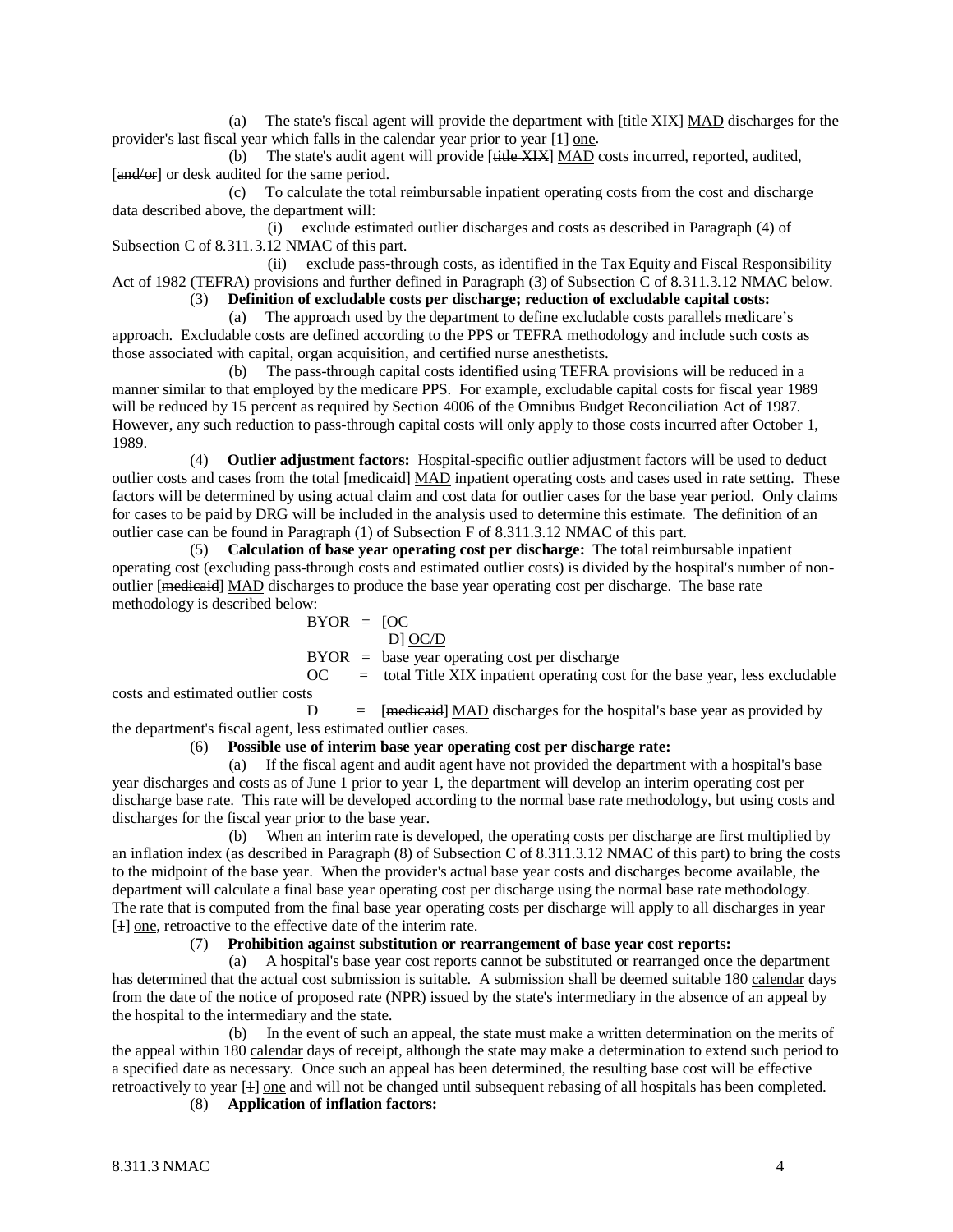(a) The inflation factors used to update operating costs per discharge will be identical to those established by congress and adopted for use by [the centers for medicaid and medicare services (CMS)] CMS to update medicare inpatient prospective payment rates. The medicare prospective payment update factor (MPPUF) is determined by CMS, usually on an annual basis, and may differ depending upon the hospital type (urban, large urban, or rural) as defined by CMS.

 (b) Each hospital's base year operating cost per discharge will be indexed up to the common point of December 31 falling prior to year [4] <u>one</u>, using the applicable medicare prospective payment update factors (MPPUF) for that hospital for that period. That is, the inflation factors used will be identical to those established by congress and adopted for use by CMS to update medicare inpatient prospective payment rates, including any established differential for urban and rural hospitals. Then this value will be indexed using the applicable MPPUF corresponding to the period beginning October 1 (prior to year [1] one) and ending with the midpoint of operating year [4] one. For years [2 and 3] two and three, the inflation factors will be the applicable MPPUF as specified by CMS.

 (c) For the period October 9, 1991, through September 30, 1992, an exception to (a) and (b) above was made. The inflation factor used to update rates for that period is .5[%] percent for urban hospitals and 1.5[%] percent for rural hospitals.

#### (9) **Case-mix adjustments for base year operating cost per discharge rate:**

 (a) The department will adjust the operating cost per discharge rate to account for case-mix changes, based on the classification of inpatient hospital discharges according to the DRG methodology established and used by the medicare program.<br>(b) For each D

For each DRG, the department determines a relative value (the DRG relative weight) which reflects the charges for hospital resources used for the DRG relative to the average charges of all hospital cases. The department's methodology for computing DRG relative weights was discussed earlier in Subsection B of 8.311.3.12 NMAC. Case-mix adjustments will be computed using the methodology described below:

 (c) **Case-mix computation:** Each base year, a hospital's case-mix index will be computed by the department and its fiscal agent as follows:

(i) All [<del>title XIX</del>] MAD discharges are assigned to appropriate DRGs.

 (ii) The case-mix index is computed for each hospital by summing the products of the case frequency and its DRG weight and dividing this sum by the total number of title XIX cases at the hospital.

 (d) The case-mix adjustment is applied to the base year operating cost per discharge as described in Subparagraph (e) of Paragraph (10) of Subsection C of 8.311.3.12 NMAC below.

## (10) **Limitations on operating cost prospective per discharge rates:**

 (a) Limitations on operating cost prospective base rates will be imposed using a peer group methodology. Effective October 1, 1989, hospitals will be placed in one of six possible peer groups (teaching, referral, regional, low-volume regional, community and low-volume community) based on the following criteria: bed size, case-mix, services available, population served, location, trauma designation, teaching status, and lowvolume (i.e. less than 150 [medicaid] MAD discharges per year.)

 (b) At the time of the next rebasing year following October 1, 1989, the criteria regarding lowvolume utilization was dropped along with the low-volume peer groups, thus leaving four possible peer groups for assignment (teaching, referral, regional and community).

 (c) The department will determine the peer group assignment of each hospital, and appeal of such assignment will be allowed only as described in Paragraph (1) of Subsection D of 8.311.3.12 NMAC of this part.

 (d) A ceiling on allowable operating costs will be set at 110 percent of the median of costs for all hospitals in the peer group, after application of each hospital's case mix and indexing of the cost from the hospital's fiscal year end to a common point of December 31. These adjustments are made to equalize the status of each hospital for ceiling establishment purposes. The median shall be the midpoint of rates (or the average of the rates of the two hospitals closest to the midpoint).

- (e) The case-mix equalization for each hospital in a peer group will be calculated as follows:
	- PGR = BYOR/CMI
	- PGR = hospital rate equalized for peer group comparison
	- $BYOR = base year operating cost per discharge$
	- $CMI = \case-mix$  index in the base year
- (f) The allowable operating cost per discharge rate (hospital-specific rate) will be the lower of:
	- (i) the ceiling for the hospital's peer group; or
	- (ii) the hospital rate resulting from the computation found in Subparagraph (e) of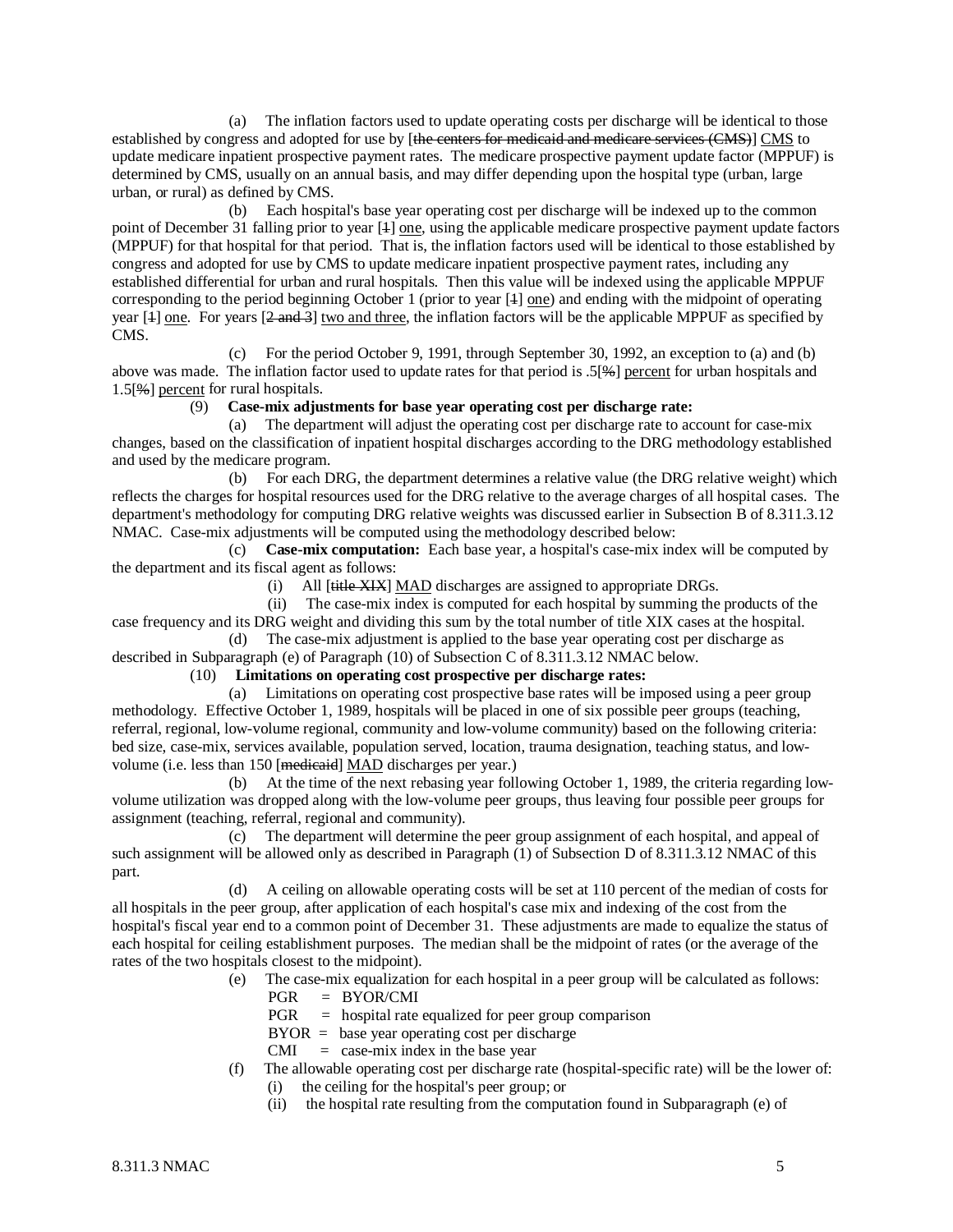Paragraph (10) of Subsection C of 8.311.3.12 NMAC above.

 (11) **Computation of prospective operating cost per discharge rate:** The following formulas are used to determine the prospective operating cost per discharge rate for years  $[1, 2, \text{ and } 3]$  one, two and three]:

 *Year [ 1] one* [PD01] PDO1 = HSR x (1 + MPPUF)

[PD01] PDO1 = per discharge operating cost rate for year [4] one

 $HSR =$  the hospital-specific rate, which is the lower of the peer group ceiling or the hospital's rate, equalized for peer group comparison

MPPUF  $=$  the applicable medicare prospective payment update factor as described in Paragraph (8) of Subsection C of 8.311.3.12 NMAC.

*Year [2] two*

 $PDO2 = PDO1 x (1 + MPPUF)$ 

PDO2 = per discharge operating cost rate for year  $[2]$  two

PDO1 = per discharge operating cost rate for year [4] one

MPPUF  $=$  the applicable medicare prospective payment update factor as described in Paragraph (8) of Subsection C of 8.311.3.12 NMAC.

*Year [3] three*

PDO3 = PDO2  $x(1 + MPPUF)$ 

PDO3 = per discharge operating cost rate for year  $[3]$  three

PDO2 = per discharge operating cost rate for year  $[2]$  two

MPPUF  $=$  the applicable medicare prospective payment update factor as described in Paragraph (8) of Subsection C of 8.311.3.12 NMAC.

(12) **Computation of excludable cost per discharge rate:** Total [medicaid] MAD excludable cost, as identified in TEFRA, with excludable capital costs reduced as indicated in Paragraph (3) of Subsection C of 8.311.3.12 NMAC, will be paid in the following manner:

(a) An excludable cost per discharge rate is computed using the following methodology:

 $ER = ECP/DCY$ 

 $ER = \text{excluded}$  excludable cost per discharge rate

 $ECP$  = excludable costs on the hospital's most recently settled cost report prior to the rate year, as determined by the audit agent

 $DCY =$  [medicate] MAD discharges for the calendar year prior to the rate year, as determined by the department's fiscal agent

 (b) The retrospective settlement will be determined based on a percentage of the actual allowable amount of [<del>medicaid</del>] MAD excludable costs incurred by a hospital during the hospital's fiscal year as determined by the department.

 (13) **Computation of prospective per discharge rate:** The excludable cost per discharge, as described in Paragraph (12) of Subsection C of 8.311.3.12 NMAC above, will be added to the appropriate operating per discharge rates to determine the prospective rates.

 (14) **Effective dates of prospective rates:** Rates were implemented October 1, 1989 and continue to be effective as of October 1 of each year for each hospital.

 (15) **Effect on prospective payment rates of a change of hospital ownership:** When a hospital is sold or leased, no change is made to the hospital's per discharge rate as a result of the sale or lease transaction.

 (16) **Rate setting for border-area hospitals:** Border-area hospitals will be reimbursed at median rate (including excludable cost pass-throughs) for the regional peer group.

#### D. **Changes to prospective rates:**

 (1) **Appeals:** Hospitals may appeal for a change in the operating component of the prospective payment rate, including a change in peer group assignment, as applicable. For an appeal to be considered, the hospital must demonstrate in the appeal that:

(a) the following five requirements are satisfied:

(i) the hospital inpatient service mix for  $[m$ edicaid  $MAD$  admissions has changed due to a major change in scope of facilities and services provided by the hospital;

 (ii) the change in scope of facilities and services has satisfied all regulatory and statutory requirements which may be applicable, such as facility licensure and certification requirements and any other facility or services requirements which might apply;

(iii) the expanded services were a) not available to [medicaid patients] eligible recipients in the area or b) are now provided to [medicaid patients] eligible recipients by the hospital at a lower reimbursement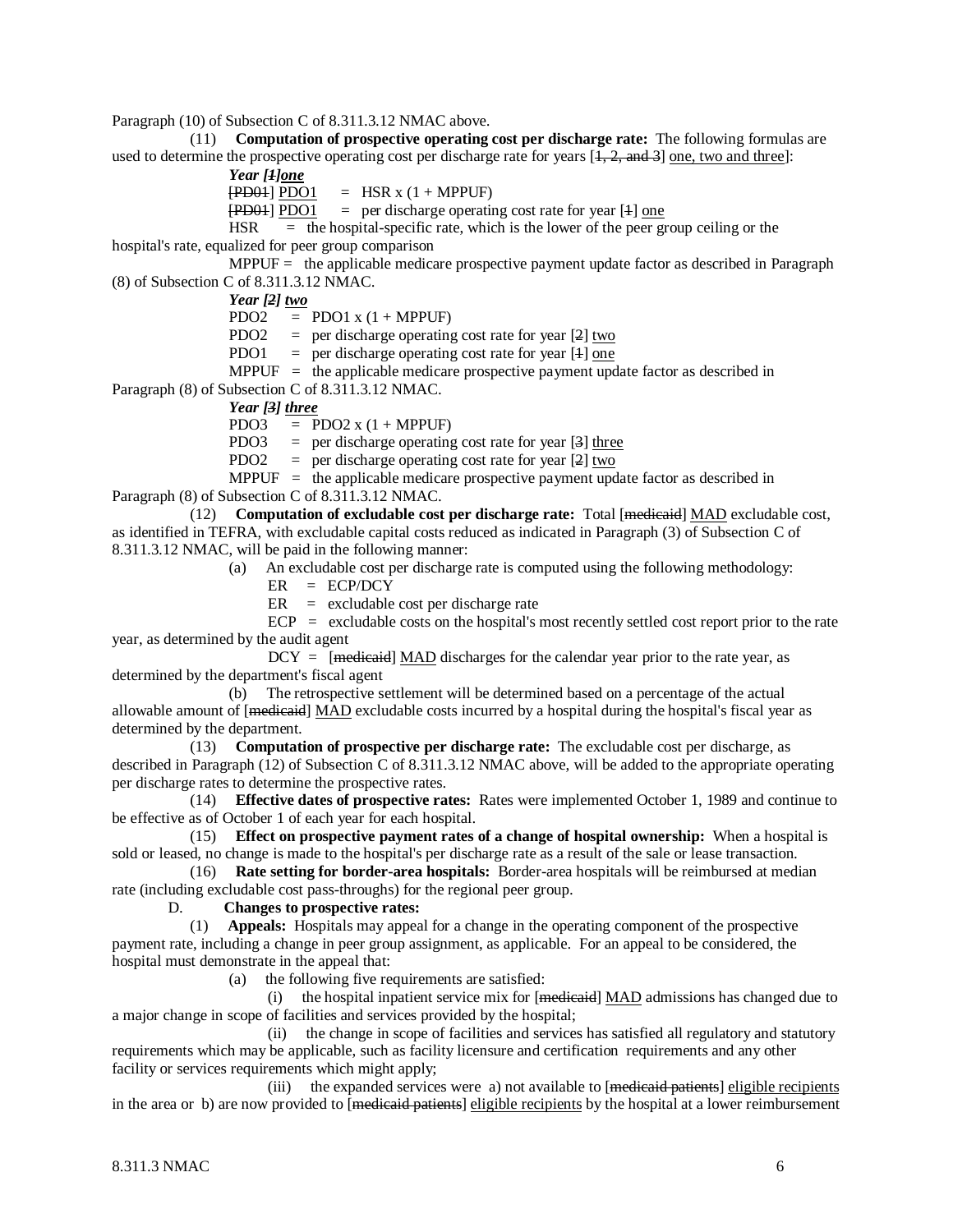rate than would be obtained in other hospitals providing the service;

 (iv) the magnitude of the proposed (as appealed) prospective per discharge rate for the subsequent year will exceed 105 percent of the rate that would have otherwise been paid to the hospital;

(v) in addition to requirements <u>Items</u> (i) through (iv) above, appeals for rate adjustment will not be considered if cost changes are due to changes in hospital occupancy rate, collective bargaining actions, changes in hospital ownership or affiliation, or changes in levels of rates of increases of incurred cost items which were included in the base rate.

 (b) the appeal must provide a specific recommendation(s) regarding the magnitude of alterations in the appellant's prospective rate per discharge and peer group reassignment, as applicable. In making its decision on any appeal, the department shall be limited to the following options:

 (i) reject the appeal on the basis of a failure of the appellant to demonstrate necessary conditions and documentation for an appeal as specified in Subparagraph (a) of Paragraph (1) of Subsection D of 8.311.3.12 NMAC above; or

(ii) accept all of the specific recommendations, as stated in the appeal, in their entirety;

or

- (iii) adopt modified versions of the recommendations as stated in the appeal; or
- (iv) reject all of the recommendations in the appeal.

 (c) hospitals are limited to one appeal per year, which must be filed in writing with the [medical assistance division] MAD director by a duly authorized officer of the hospital no later than July 1 of each year; within 15 calendar days of the filing date, the department shall offer the appellant the opportunity for hearing of the appeal; if such a hearing is requested, it shall occur within 30 calendar days of the filing date; the department shall notify the appellant of the decision of the appeal in writing no later than September 15 of the year in which the appeal is filed.

#### E. **Retroactive settlement:**

 (1) Retroactive settlement may occur in those cases in which no audited cost reports were available at the time of rate setting and an interim rate was used. Retroactive settlement will only occur in those cases where adjustments to interim rates are required. For year [1] one, the department's audit agent will determine the difference between payments to the hospital under the interim operating cost per discharge rate and what these payments would have been under the final rate. The audit agent will report the amount of overpayment or underpayment for each facility within 90 calendar days of the effective date of the final rate. Retroactive settlements will be based on actual claims paid while the interim rate was in effect.

(2) **Underpayments:** In the event that the interim rate for year  $[4]$  one is less than the final rate, the department will include the amount of underpayment in a subsequent payment to the facility within 30 calendar days of notification of underpayment.

 (3) **Overpayments:** In the event that the interim rate exceeds the final rate, the following procedure will be implemented: the facility will have 30 calendar days from the date of notification of overpayment to submit the amount owed to the department in full. If the amount is not submitted on a timely basis, the department will begin withholding from future payments until the overpayment is satisfied in full.

(4) Retroactive settlements for excludable costs will be handled in the same manner as described

above.

## F. **Special prospective payment provisions:**

### (1) **Outlier cases:**

 (a) Effective for discharges occurring on or after April 1, 1992, outlier cases are defined as those cases with medically necessary services exceeding \$100,000 in billed charges, or those with medically necessary lengths of stay of 75 calendar days or more, when such services are provided to eligible children up to age six in disproportionate share hospitals, and to eligible infants under age one in all hospitals. These cases will be removed from the DRG payment system and paid at an amount equal to 90[%] percent of the hospital's standardized cost. Standardized costs are determined by multiplying the hospital's allowable billed charges by the hospital's costto-charge ratio as calculated from the hospital's most recent cost report.

 (b) Utilization review will be performed on all outlier cases to determine the medical necessity of services rendered. Should this review determine non-medical necessity for all or part of the services, these services will be deducted from the billed amount prior to payment.

## (2) **Payment for transfer cases:**

 (a) All cases transferred from one acute care hospital to another will be monitored under a utilization review policy to ensure that the department does not pay for inappropriate transfers.

(b) The following methodology will be used to reimburse the transferring and discharging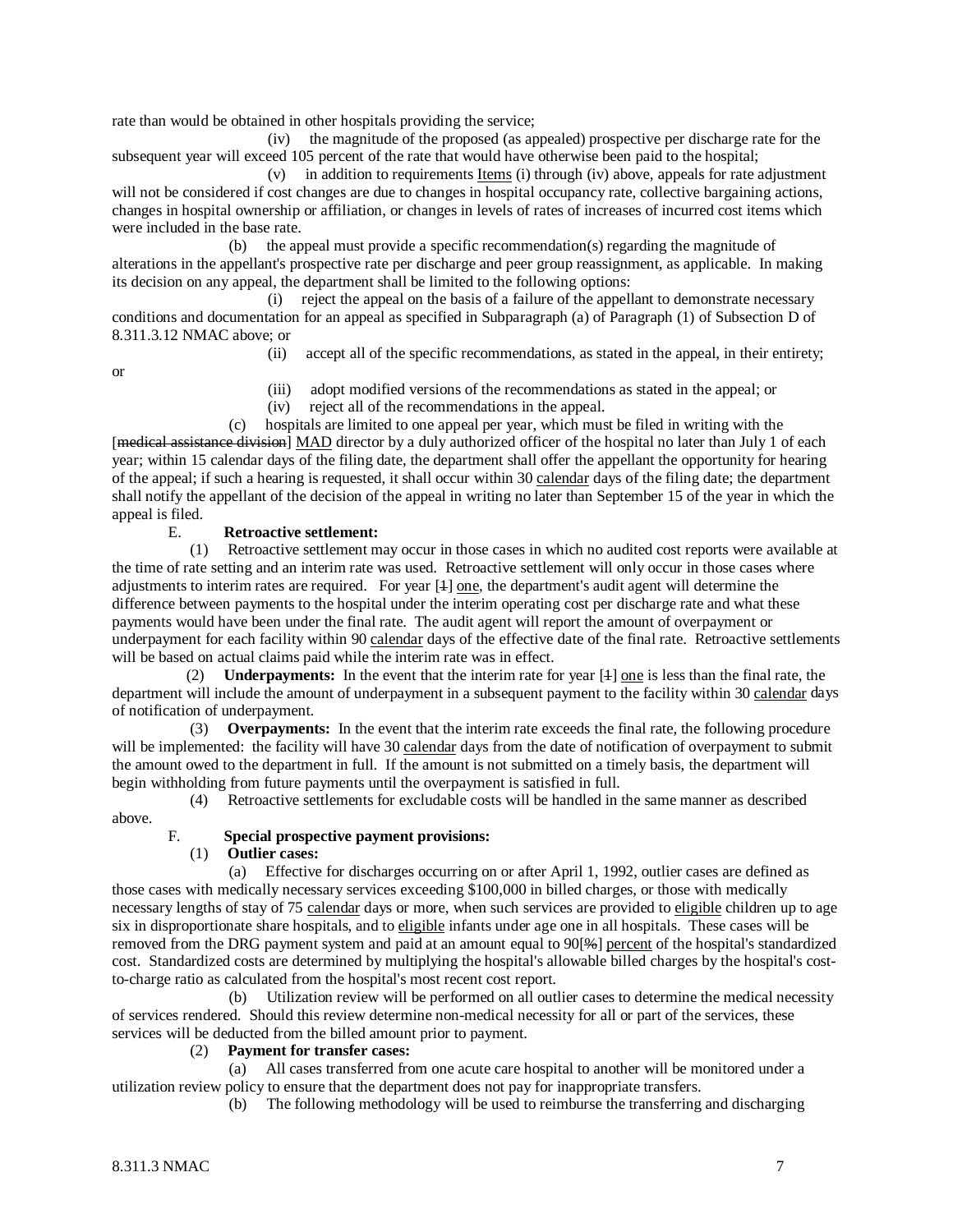hospitals for appropriate transfers if both hospitals and any hospital units involved are included in the PPS.

(i) A hospital inpatient shall be considered "transferred" when  $[**he** or **she**]$  an eligible recipient has been moved from one DRG acute inpatient facility to another DRG acute inpatient facility. Movement of [a patient] an eligible recipient from one unit to another unit within the same hospital shall not constitute a transfer, unless the [patient] eligible recipient is being moved to a PPS exempt unit within the hospital.

 (ii) The transferring hospital will be paid the lesser of standardized costs or the appropriate DRG payment amount. Should the stay in the transferring hospital qualify for an outlier payment, then the case will be paid as an outlier as described in Subsection F of 8.311.3.12 NMAC of this part. Standardized costs are determined by multiplying the hospital's allowable billed charges by the hospital's cost-to-charge ratio.

(iii) The receiving hospital which ultimately discharges the [patient] eligible recipient will receive the full DRG payment amount, or, if applicable, any outlier payments associated with the case. All other hospitals which admitted and subsequently transferred the [patient] eligible recipient to another acute care hospital during a single spell of illness shall be considered transferring hospitals.

 (c) If the transferring or discharge hospital or unit is exempt from the PPS, that hospital or unit will be reimbursed according to the method of payment applicable to the particular facility or unit.

(3) **Payment for readmissions:**

 (a) Readmissions that occur within 24 hours of the previous discharge of an eligible recipient with the same or related diagnosis related group (DRG) will be considered part of the prior admission and not paid separately when the admissions are to the same hospital. When the second admission is to a different hospital, the claims may be reviewed to determine if the initial claim should be considered as a transfer.

 (b) Readmissions occurring within 15 calendar days of prior acute care admission for a related condition [will] may be reviewed to determine medical necessity and appropriateness of care. If it is determined that either or both admissions were unnecessary or inappropriate, payment for either or both admissions may be denied. Such review may be focused to exempt certain cases at the sole discretion of the department.

 (4) **Payment for inappropriate brief admissions:** Hospital stays of up to two calendar days in length [will] may be reviewed for medical necessity and appropriateness of care. (Discharges involving eligible recipient healthy mothers and healthy newborns are excluded from this review [requirement] provision.) If it is determined that the inpatient stay was unnecessary or inappropriate, the prospective payment for the inpatient discharge will be denied. If the inpatient claim is denied, the hospital is permitted to resubmit an outpatient claim for the services rendered. Such review may be further focused to exempt certain cases at the sole discretion of the department.

### (5) **Payment for non-medically warranted days:**

 (a) Reimbursement for [hospital patients] eligible recipients admitted to a hospital receiving services at an inappropriate level of care will be made at rates reflecting the level of care actually received. The number of days covered by the [medicaid] MAD program is determined based only upon medical necessity for an acute level of hospital care.

(b) When it is determined that an [individual] eligible recipient no longer requires acute-level care but does require a lower level of institutional care, and when placement in such care cannot be located, [the] a DRG hospital will be reimbursed for "awaiting placement" days. Reimbursement will be made at the weighted average rate paid by the department in the preceding calendar year for the level of care needed. There is no limit on the number of covered "awaiting placement" days as long as those days are medically necessary. However, the hospital is encouraged to make every effort to secure appropriate placement for the [individual] eligible recipient as soon as possible. During "awaiting placement" days, no ancillary services will be paid, but medically necessary physician visits will be reimbursed.

 (6) **Sole community hospital payment adjustment:** Effective for the quarter beginning July 1, 1993, in-state care hospitals that qualify as sole community hospitals are entitled to receive a sole community hospital payment adjustment in accordance with the provisions specified below:

 (a) To qualify for a sole community hospital payment adjustment, an acute care hospital must meet the medicare classification criteria for a sole community hospital as set forth at 42 CFR 412.92. The hospital must qualify for a sole community hospital designation in the month prior to the effective date for the sole community adjustment. If a hospital already has a sole community hospital designation from medicare this designation will be accepted by the [medicaid] MAD program. If for some reason, the hospital elected not to apply for sole community hospital designation under medicare but [wished] wishes to apply for [medicaid] MAD purposes only, such application must be made directly to the [medicaid] MAD program. The [medicaid] MAD program will review the application in accordance with the criteria contained at 42 CFR 412.92.

(b) For an in-state acute care hospital that qualifies as a sole community hospital in accordance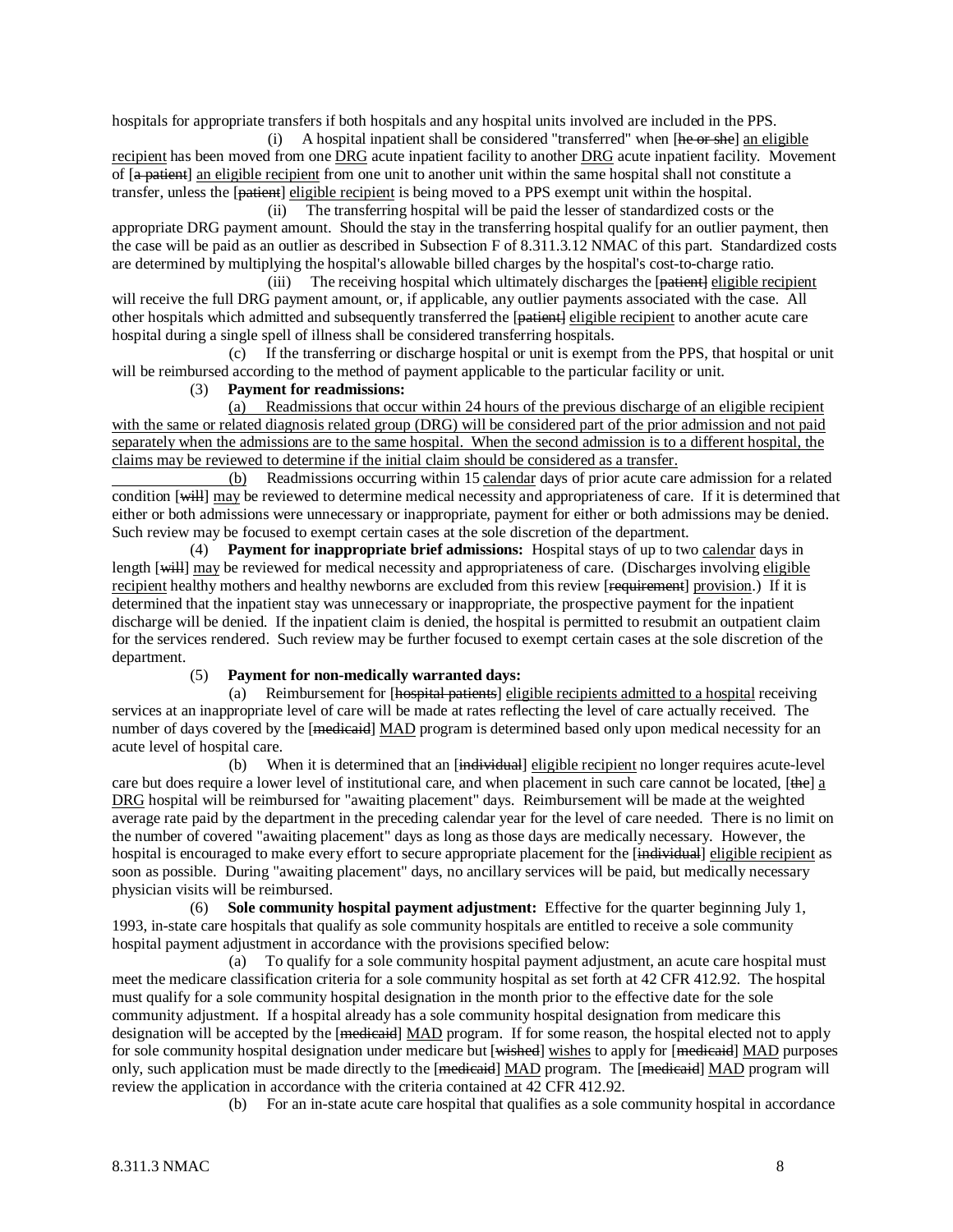with  $\left[\frac{\text{parameter of } (n-1)}{\text{number of } n}\right]$  Subparagraph (a) of Paragraph (6) above, the department will make a quarterly sole community hospital payment at the end of each quarter. For the initial payment year (July 1, 1993, through June 30, 1994), the payment is the amount specified under  $\left[\frac{\text{param}}{\text{param}}(6)(e)\right]$  Subparagraph (c) of Paragraph (6) below. For subsequent years, the amount will be the amount calculated under  $\beta$  =  $\frac{\beta}{\beta}$  (6)(d) through (6)(f)] Subparagraphs (c) and (f) of Paragraph (6) below.

 (c) For the initial payment year, the sole community hospital payment amount will be equal to the amount the hospital received from county government, either through the County Indigent Claims Act or by mill levy revenues dedicated to supporting the hospital's operating expenses, for calendar year 1992 (the base year) plus the inflation factor described in Paragraph (8) of Subsection C of 8.311.3.12 NMAC of this part. Verification of the base year amount will be made from the official report of expenditures by each county. [Hospital] A hospital will have the opportunity to challenge the amount by filing an appeal with the department within 30 calendar days from the date they receive notice from the state of their sole community payment amount. If the hospital qualifies for the sole community designation at a date later than the effective date of the plan amendment, [the medicaid] MAD program will prorate the sole community payment adjustment for the first quarter from the date of qualification to the end of that quarter.

 (d) For each subsequent plan year, the sole community hospital is required to submit to the department, no later than January 15 for the subsequent state fiscal year, a sole community hospital payment request. If the hospital cannot meet the January 15 deadline, the hospital may submit a written request for up to 30-calendar day extension. Such requests must be received prior to the January 15 deadline.

 (e) The sole community provider payment request must be reviewed and approved by the county government in which the hospital is located. In order for the request to be valid, the county government's approval must be submitted with the hospital's request. If the hospital does not submit a valid request within the time frame identified above, it will not be eligible for a sole community provider adjustment for that year regardless of the hospital's status as a sole community hospital.

 (f) For years subsequent to the initial payment year, the sole community hospital payment adjustment will be the [lessor] lesser of the amount paid by the department for the previous year trended forward. The department will use the market basket forecast published periodically in the CMS regional medical services letter, or an amount mutually agreed upon by the hospital and the county government.

 (g) The department will calculate the medicare payment limit (specified at 42 CFR 447) annually. If the upper limit has not been exceeded, additional payments will be distributed by the department. Should the amounts requested from the hospitals exceed the amount available under the upper limit, the amounts will be prorated and distributed based on the amount of the request received by the department.

 (7) **State-operated teaching hospital adjustment:** Teaching hospitals (as defined in section 4.19- (A)(III)(F)(8)(a) of the state plan operated by the state of New Mexico or an agency thereof) shall qualify for an inpatient state operated teaching hospital rate adjustment. The adjustment shall result in total payments to the hospitals that are equal to but not in excess of the individual facility's medicare-related upper payment limit (specified at 42 CFR 447.272). The department will calculate the medicare upper payment limit for state-operated teaching hospitals annually. If the upper payment limit has not been exceeded, additional payments will be distributed by the department to the state-operated teaching hospital. The adjustment shall be calculated as follows:

 (a) Each federal fiscal year, the department shall determine each state-operated teaching hospital's medicare per discharge rate and [medicaid] MAD per discharge rate. The medicare [and/or] or [medicaid] MAD discharge rate will be adjusted to reflect any acuity differences that exist between the medicare and [medicaid] patients] eligible recipients served. Acuity differences will be determined from the medicare and [medicaid] MAD case-mix indices (CMI) for [<del>medicaid</del>] MAD discharges at the hospital using medicare and [<del>medicaid</del>] MAD DRG weights in effect at the time (using data from the most recent state fiscal year for which complete data is available).

discharge rate.

(b) The [<del>medicaid</del>] MAD per discharge rate shall be subtracted from the medicare per

(c) The difference shall be multiplied by the number of  $[$ **medicaid** $]$  MAD discharges at the hospital for the most recent state fiscal year. The result shall be the amount of the state-operated teaching hospital adjustment for the current federal fiscal year.

 (d) For federal fiscal year 2000, and subsequent federal fiscal years, payment shall be made on an annual basis before the end of the federal fiscal year.

 (e) In the event that the state-operated teaching adjustment amount exceeds the medicarerelated upper payment limit for that year, the state-operated teaching hospital adjustment will be revised by the difference.

(8) **Indirect medical education (IME) adjustment:** Effective August 1, 1992, each acute care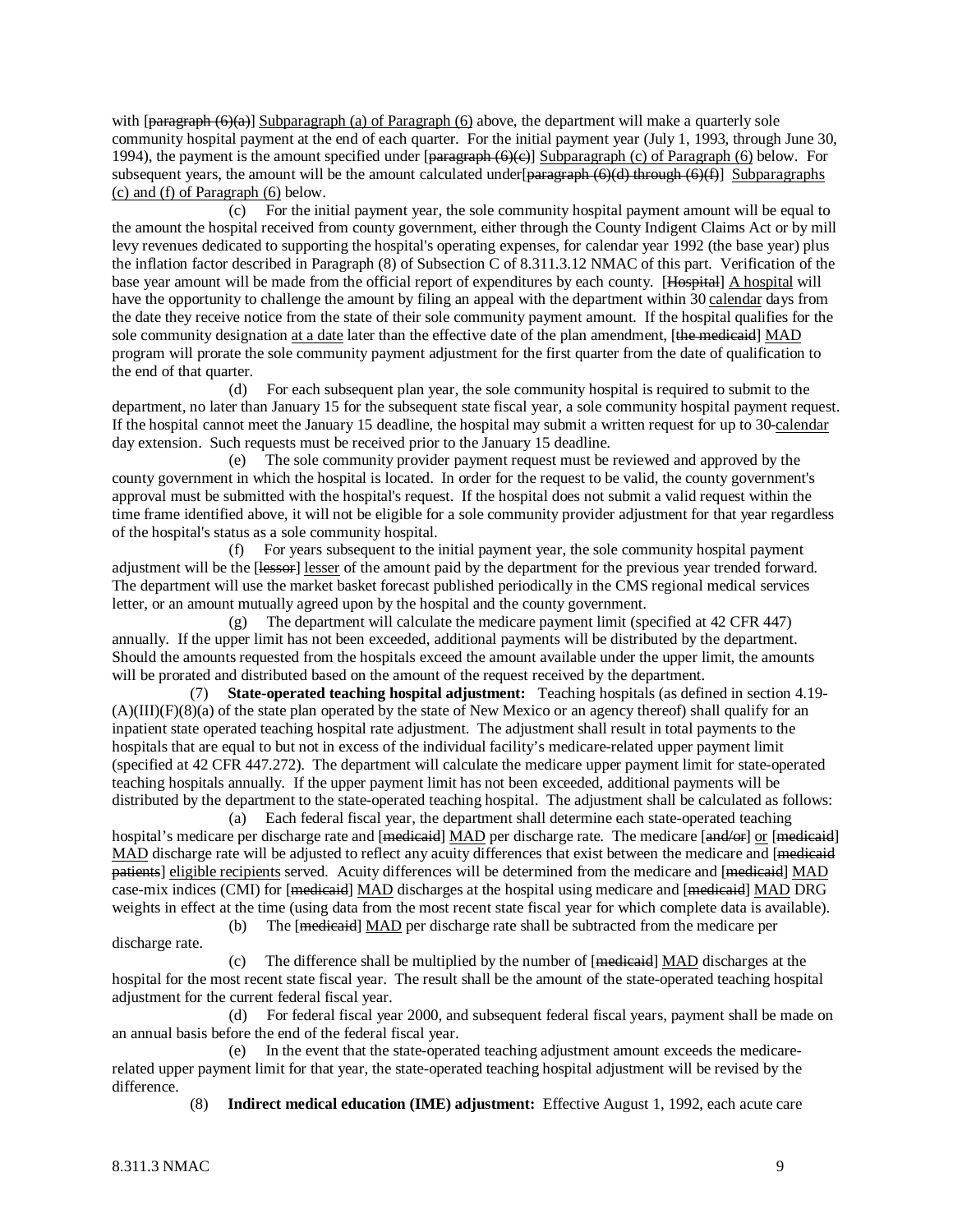hospital that qualifies as a teaching hospital will receive an indirect medical education (IME) payment adjustment, which covers the increase operating or patient care costs that are associated with approved intern and resident programs.

(a) In order to qualify as a teaching hospital and be deemed eligible for an IME adjustment, the

hospital must:

(i) be licensed by the state of New Mexico; and

- (ii) be reimbursed on a DRG basis under the plan; and
- (iii) have 125 or more full-time equivalent (FTE) residents enrolled in approved teaching

programs.

 (b) Determination of a hospital's eligibility for an IME adjustment will be done annually by the department, as of the first day of the provider's fiscal year. If a hospital meets the qualification for an IME adjustment after the start of its fiscal year, it will be deemed eligible for the IME adjustment beginning on the first day of the quarter after the date the qualification were met.

 (c) The IME payment amount is determined by multiplying DRG operating payments, which are DRG payments and outlier payments, by the IME adjustment factor computed by the following formula:

 $1.89*((1+R)^{.405}-1)$ 

 where R equals the number of approved full-time equivalent residents divided by the number of available beds (excluding nursery and neonatal bassinets). Full-time equivalent residents are counted in accordance with 42 CFR 412.105(f). For purposes of this paragraph, DRG operating payments include the estimated average per discharge amount that would otherwise have been paid for [medicaid] MAD managed care enrollees if those persons had not been enrolled in managed care.

 (d) Quarterly IME payments will be made to qualifying hospital at the end of each quarter. Prior to the end of each quarter, the provider will submit to the department's audit agent the information necessary to make the calculation, i.e. number of beds, number of estimated residents for the quarter, and the [medicaid] MAD DRG amount. After review and adjustment, if necessary, the audit agent will notify the department of the amount due to/from the provider for the application quarter. Final settlement of the IME adjustment amount will be made through the cost report; that is, the number of beds, residents, and DRG amounts used in the quarterly calculation will be adjusted to the actual numbers shown on the provider's cost report for those quarters.

 (9) **Payment for direct graduate medical education (GME):** Effective for services provided on or after July 1, 1998, payment to hospitals for GME expense is made on a prospective basis as described in this section. Payments will be made quarterly to qualifying hospitals, at a rate determined by the number of resident full-timeequivalents (FTEs) in the various categories defined below, who worked at the hospital during the preceding year, and subject to an upper limit on total payments.

(a) To be counted for  $[$ <del>medicaid</del> $]$  MAD reimbursement, a resident must be participating in an approved residency program, as defined by medicare in 42 CFR 413.86. With regard to categorizing residents, as described in paragraph (9)(b) below, the manner of counting and weighting resident FTEs will be the same as is used by medicare in 42 CFR 413.86. Resident FTEs whose costs will be reimbursed by the department as a medical expense to a federally qualified health center are not eligible for reimbursement under this section. To qualify for [medicaid] MAD GME payments, a hospital must be licensed by the state of New Mexico, be currently enrolled as a [medicaid] MAD provider, and must have achieved a [medicaid] MAD inpatient utilization rate of 5[%] percent or greater during its most recently concluded hospital fiscal year. For the purposes of this section, the [medicaid] MAD inpatient utilization rate will be calculated as the ratio of New Mexico [mediented] MAD eligible days, including inpatient days paid under [<del>medicaid</del>] MAD managed care arrangements, to total inpatient hospital days.

(b) Approved resident FTEs are categorized as follows for [<del>medicaid</del>] MAD GME payment:

(i) **Primary care/obstetrics resident.** Primary care is defined per 42 CFR 413.86(b).

(ii) **Rural health resident.** A resident is defined as participating in a designated rural

health residency program. Residents enrolled in a designated rural health residency program will be counted as a rural health resident FTE for the entire duration of their residency, including those portions of their residency which may be served in a non-rural hospital or clinic. Should any resident meet the criteria for both rural health and primary care in this section, this resident will be counted as a rural health resident.

(i) or (ii), above.

1999 is as follows:

(iii) **Other approved resident.** Any resident not meeting the criteria in subparagraphs

### (c) [**Medicaid] MAD GME payment amount per resident FTE:**

(i) The annual [medicaid] MAD payment amount per resident FTE for state fiscal year

Primary care/obstetrics resident: \$22,000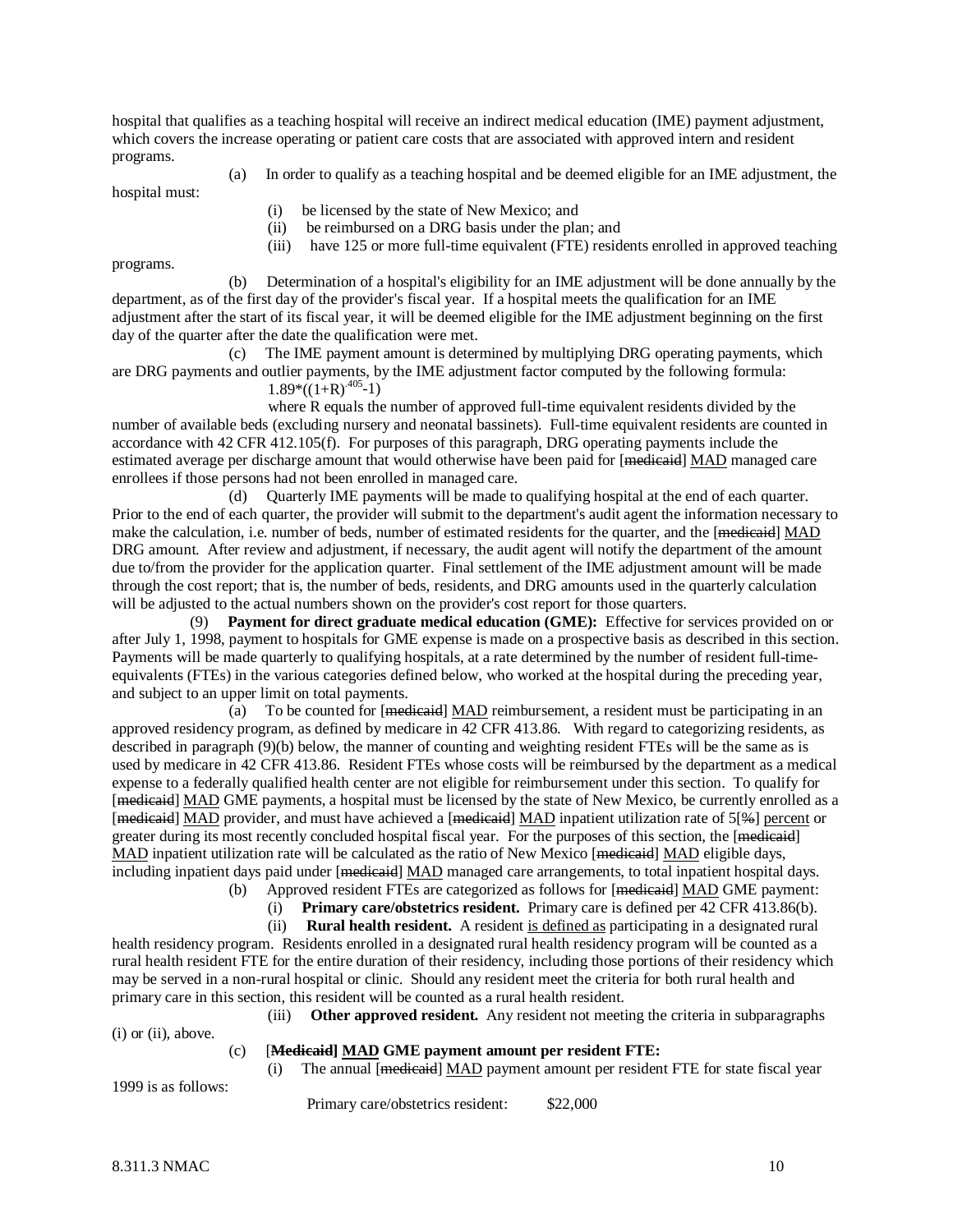| Rural health resident: | \$25,000 |
|------------------------|----------|
| Other resident:        | \$21,000 |

 (ii) The per resident amounts specified in Item (i) of Subparagraph (c) of Paragraph (9) of Subsection F of 8.311.3.12 NMAC will be inflated for state fiscal years beginning on or after July 1, 1999 using the annual inflation update factor described in Item (ii) of Subparagraph (d) of Paragraph (9) of Subsection F of 8.311.3.12 NMAC.

#### (d) **Annual inflation update factor:**

 (i) Effective for state fiscal years 2000 and beyond, the department has updated the per resident GME amounts and the upper limit on GME payments for inflation, using the market basket forecast published in the CMS Dallas regional medical services letter issued for the quarter ending in March 1999 to determine the GME rates for state fiscal year 2000 (July 1, 1999 - June 30, 2000).

 (ii) The department will use the market basket forecast shown for PPS hospitals that is applicable to the period during which the rates will be in effect. [The medical assistance division] MAD will determine the percentage of funds available for GME payments to eligible hospitals.

## (e) **Annual upper limits on GME payments:**

(i) Total annual  $[\text{medieaid}] \text{ MAD GME payments will be limited to } $5,800,000 \text{ for state}]$ fiscal year 1999. This amount will be updated for inflation, beginning with state fiscal year 2000, in accordance with Subparagraph (d) of Paragraph (9) of Subsection F of 8.311.3.12 NMAC:

 (ii) Total annual GME payments for residents in Category B.3, "Other," will be limited to the following percentages of the \$5,800,000 total annual limit (as updated for inflation in accordance with Subparagraph (d) of Paragraph (9) of Subsection F of 8.311.3.12 NMAC).

| $\mathcal{L}$ of $\mathcal{L}$ and $\mathcal{L}$ and $\mathcal{L}$ and $\mathcal{L}$ are $\mathcal{L}$ and $\mathcal{L}$ and $\mathcal{L}$ and $\mathcal{L}$ and $\mathcal{L}$ and $\mathcal{L}$ and $\mathcal{L}$ and $\mathcal{L}$ and $\mathcal{L}$ and $\mathcal{L}$ and $\mathcal{L}$ and $\mathcal{L}$ and |                        |                      |
|------------------------------------------------------------------------------------------------------------------------------------------------------------------------------------------------------------------------------------------------------------------------------------------------------------------|------------------------|----------------------|
|                                                                                                                                                                                                                                                                                                                  | state fiscal year 1999 | $58.3[%]$ percent    |
|                                                                                                                                                                                                                                                                                                                  | state fiscal year 2000 | $56.8[%]$ percent    |
|                                                                                                                                                                                                                                                                                                                  | state fiscal year 2001 | $53.3$ [%] percent   |
|                                                                                                                                                                                                                                                                                                                  | state fiscal year 2002 | $50.7$ [\%e] percent |
|                                                                                                                                                                                                                                                                                                                  | state fiscal year 2003 | $48.0$ [%] percent   |
|                                                                                                                                                                                                                                                                                                                  | state fiscal year 2004 | $45.5$ [%] percent   |
|                                                                                                                                                                                                                                                                                                                  | state fiscal year 2005 | $43.0$ [%] percent   |
|                                                                                                                                                                                                                                                                                                                  | state fiscal year 2006 | $40.4$ [%] percent   |
|                                                                                                                                                                                                                                                                                                                  |                        |                      |

### (f) **Reporting and payment schedule:**

 (i) Hospitals will count the number of residents working according to the specification in this part during each fiscal year (July 1 through June 30) and will report this information to the department by December 31. Counts will represent the weighted average number of residents who worked in the hospitals during the specified 12-month period. Hospitals may also add to this count any FTEs associated with newly approved residency programs that will be implemented on or before the start of the prospective GME payment year, to the extent that these FTEs are not already reflected in the weighted average counts of the preceding year. To illustrate, resident FTE amounts would be counted from 07/01/96 - 06/30/97 for the payment year 07/01/98 - 06/30/99. The department may require hospitals to provide documentation necessary to support the summary counts provided.

 (ii) The department will establish the amount payable to each hospital for the prospective payment period that will begin each July 1. Should total payments as initially calculated exceed either of the limitations in Subsection D of 8.311.3.12 NMAC, the amount payable to each will be proportionately reduced.

 (iii) The annual amount payable to each hospital is divided into four equal payments. These payments will be made by the department on or about the start of each prospective payment quarter. (iv) Should a facility not report timely with the accurate resident information as required

in Item (i) of Subparagraph (f) of Paragraph (9) of Subsection F of 8.311.3.12 NMAC above, it will still be entitled to receive payment for any quarter yet remaining in the prospective payment year, after acceptable information has been submitted. However, payments to untimely reporting facilities will be limited to the amount of funds that remain available under the upper limits described in Subsection D of 8.311.3.12 NMAC, after prospective payment amounts to timely filing facilities have been established.

[2-1-95, 10-31-97, 6-30-98, 9-1-98, 1-1-99, 8.311.3.12 NMAC - Rn, 8 NMAC 4.MAD.721.D.III & A, 1-1-01; A, 10-1-02; A, 7-1-04; A, 2-1-11]

**8.311.3.13 DISPROPORTIONATE SHARE HOSPITALS:** To take into account the situation of hospitals serving a disproportionate number of low-income patients with special needs, a payment will be made to qualifying hospitals.

A. **Criteria for deeming hospitals eligible for a disproportionate share payment:**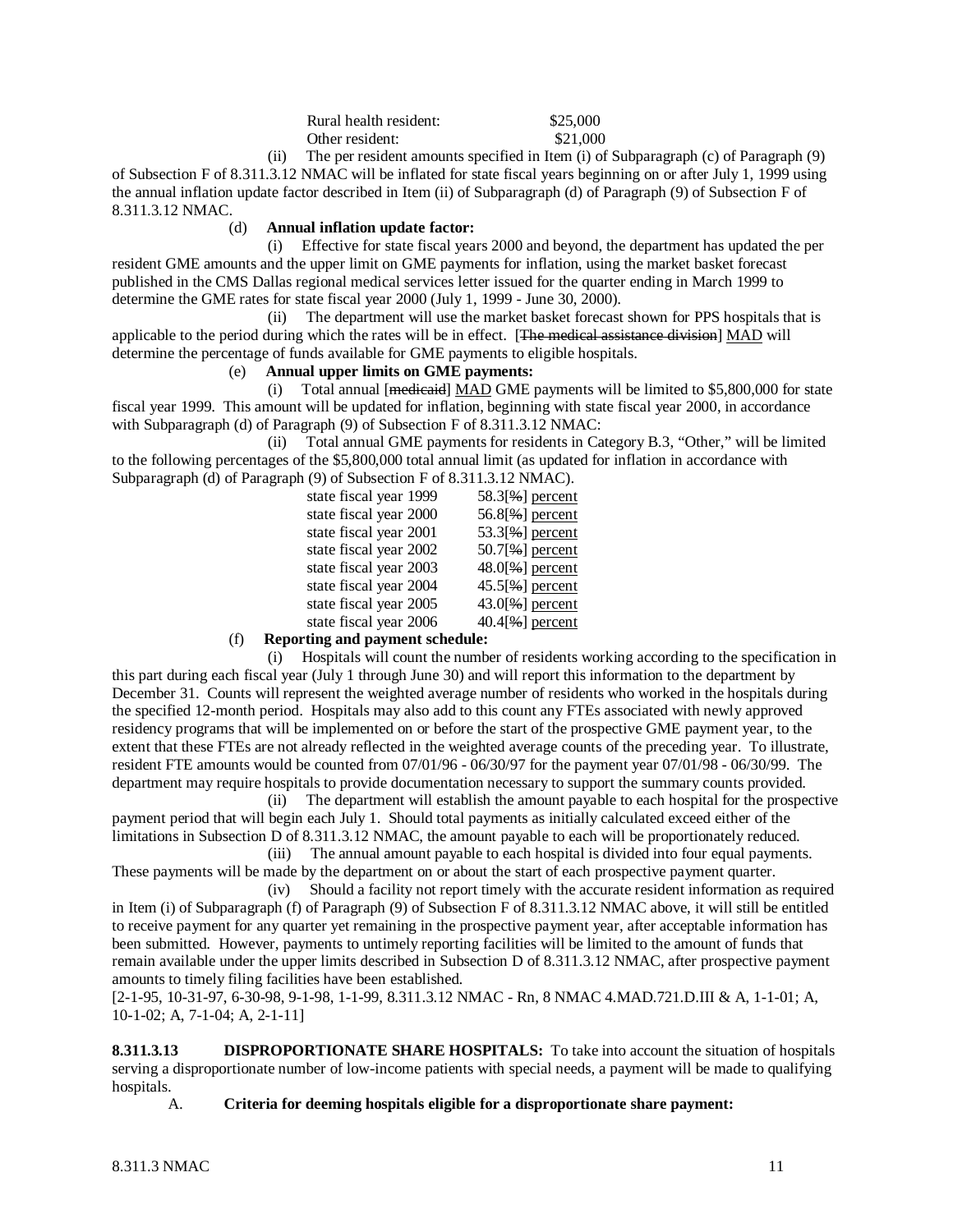(1) Determination of each hospital's eligibility for a disproportionate share payment for the [medicaid] MAD inpatient utilization rate as listed below, will be done annually by the department's audit agent, based on the hospitals most recently filed cost report. Hospitals which believe they qualify under the low income utilization rate must submit documentation justifying their qualification. This documentation should be submitted to the department by March 31 of each year.

 (2) In the case of a DRG hospital with a PPS exempt specialty unit, data from the entire facility will be considered to determine DSH status.

(3) The following criteria must be met before a hospital is deemed to be eligible:

(a) Minimum criteria: The hospital must have:

 (i) a [medicaid] MAD inpatient utilization rate greater than the mean [medicaid] MAD inpatient utilization rate for hospitals receiving [medicaid] MAD payments in the state; or

(ii) a low-income utilization rate exceeding 25 percent. [ $(Refer\ to\ 8.311.3.13.A.(3)(b)$ ] NMAC-] (Refer to Subparagraph (b) of Paragraph (3) of Subsection A of 8.311.3.13 NMAC for definitions of these criteria.)

 (iii) the hospital must have at least two obstetricians with staff privileges at the hospital who have agreed to provide obstetric services to [individuals] eligible recipients entitled to such services under [medicaid] MAD; in the case of a hospital located in a rural area (defined as an area outside of a metropolitan statistical area (MSA), as defined by the U.S. executive office of management and budget), the term "obstetrician" includes any physician with staff privileges at the hospital to perform non-emergency obstetric procedures;

(iv)  $[8,311,3.13,A,(3)(iii) NMAC]$  Item (iii) of Paragraph (3) of Subsection A of 8.311.3.13 NMAC does not apply to a hospital which meets the following criteria: the inpatients are predominantly individuals under 18 years of age; or the hospital did not offer non-emergency obstetric services as of December 22, 1987;

(v) the hospital must have, at a minimum, a  $[$ <del>medicaid</del> $]$   $\underline{MAD}$  inpatient utilization rate

(MUR) of one percent.

## (b) **Definitions of criteria:**

 (i) [Medicaid] MAD inpatient utilization: For a hospital, the total number of its [medicaid] MAD inpatient days in a cost reporting period, divided by the total number of the hospital's inpatient days in the same period. These include both [<del>medicaid</del>] MAD managed care and non-managed care [medicaid] MAD inpatient days.

 (ii) Low-income utilization rate: For a hospital, the sum (expressed as a percentage) of the following fractions: The sum of total [medicaid] MAD inpatient and outpatient net revenues (this includes [medicaid] MAD managed care and non-managed care revenues) paid to the hospital, plus the amount of the cash subsidies received directly from state and local governments in a cost reporting period, divided by the total amount of net revenues of the hospital for inpatient and outpatient services (including the amount of such cash subsidies) in the same cost reporting period; and the total amount of the hospital's charges for inpatient hospital services attributable to charity care (care provided to individuals who have no source of payment, third-party or personal resources) in a cost reporting period, less the amount of the cash subsidies received directly from the state and local governments in that period reasonably attributable to inpatient hospital services, divided by the total amount of the hospital's charges for inpatient services in the hospital in the same period. If this number is zero or less than zero, then it is assumed to be zero. The total inpatient charges attributed to charity care shall not include contractual allowances and discounts (other than for indigent patients not eligible for medical assistance under an approved [medicaid] MAD state plan), that is, reductions in charges given to other third-party payers, such as HMOs, medicare, or Blue Cross.

(iii) The medicaid utilization rate (MUR) is computed as follows:

$$
MUR \% = 100 x M/T
$$

 $M =$  hospital's number of inpatient days attributable to [patients who for these days were eligible for medical assistance] eligible recipients under the MAD state plan. These include [medicaid] MAD managed care and non-managed care days.

 $T =$  hospital's total inpatient days

 (iv) Newborn days, days in specialized wards, and administratively necessary days are included in this calculation. Additionally, days attributable to individuals eligible for medicaid in another state are included. [Medicaid] MAD inpatient days includes both [medicaid] MAD managed care and non-managed care patient days.

(v) The numerator (M) does not include days attributable to [<del>medicaid patients</del>] recipients 21 or older in institutions for mental disease (IMD) as these patients are not eligible for [medicaid] MAD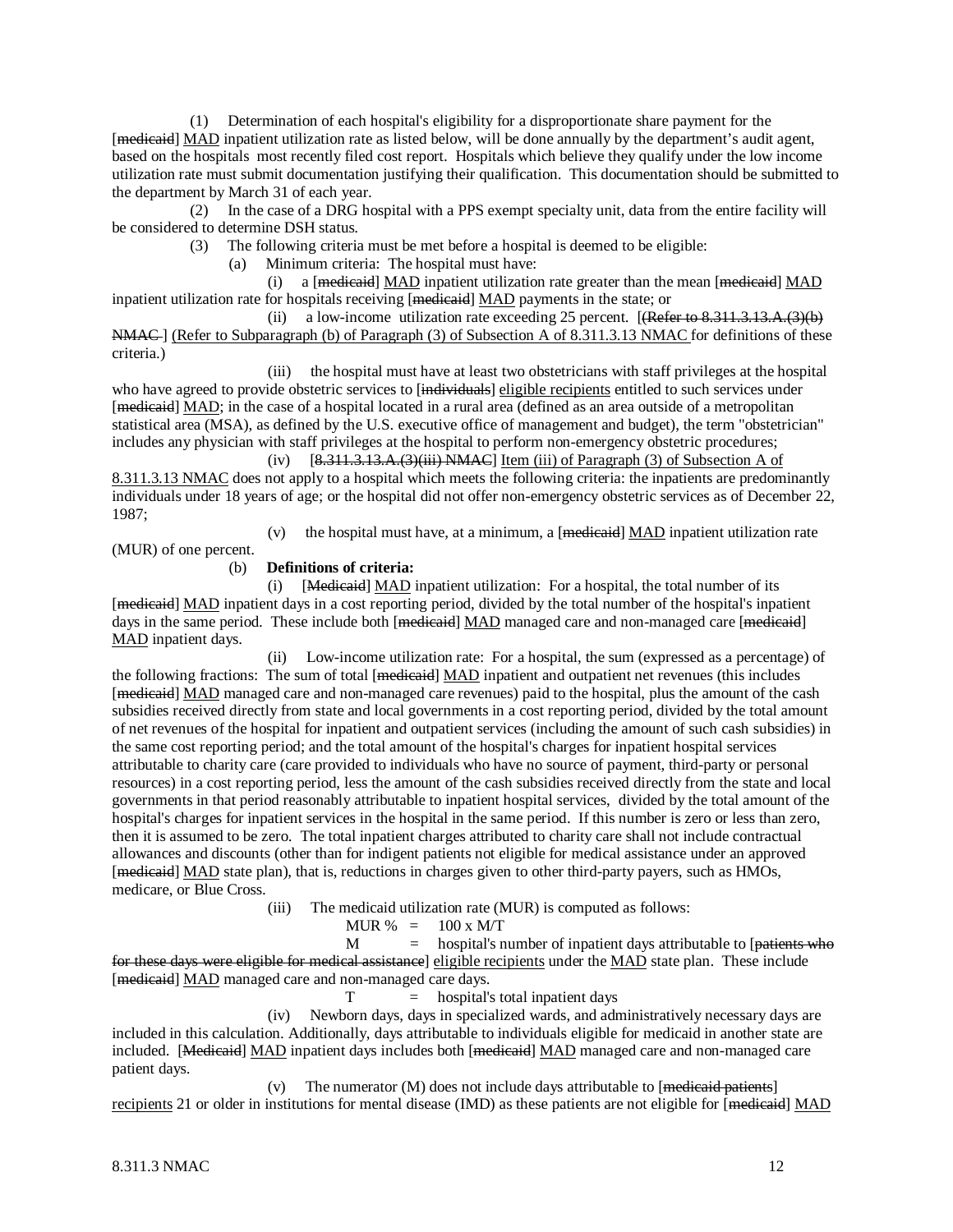coverage in IMDs under the New Mexico state plan and cannot be considered a [<del>medicaid</del>] MAD day.

B. **Inpatient disproportionate share pools:** Section 1923 of the Social Security Act allows qualifying hospitals to receive a disproportionate share payment, in addition to their allowable regular claims payments and any other payments to which they are entitled. This determination is performed annually as described in [8.311.3.13.A NMAC] Subsection A of 8.311.3.13 NMAC. Qualifying hospitals will be classified into one of [3] three disproportionate share hospital pools: Teaching PPS hospitals, non-teaching PPS hospitals, and PPS-exempt (TEFRA) hospitals. Hospitals may also qualify for a payment from a [4th] fourth pool: reserve pool, as explained in this [8.311.3.13.C. NMAC] Subsection C of 8.311.3.13 NMAC below.

 (1) To qualify as a teaching hospital and be eligible for the teaching hospital DSH payment, the hospital must:

- (a) be licensed by the state of New Mexico; and
- (b) reimbursed, or be eligible to be reimbursed, under the DRG basis under the plan; and
- (c) have 125 or more full-time equivalent (FTE) residents enrolled in approved teaching

programs.

 (2) A non-teaching PPS (DRG) hospital qualifies if it is an instate acute care hospital reimbursed by or eligible to be reimbursed by prospective payment methodology.

 (3) A PPS-exempt hospital (TEFRA) such as rehabilitation hospitals, children's hospitals, or freestanding psychiatric hospitals, qualify if it is reimbursed by or eligible to be reimbursed by TEFRA (Tax Equity and Finance Reduction Act) methodology as described in 8.311.3.11 NMAC of this policy.

 (4) The reserve pool is to compensate DSH qualifying hospitals which have had a disproportionate shift in the delivery of services between low-income and [medientil] MAD-covered inpatient days in any given quarter. A hospital will qualify for payment from the reserve pool if its charity ratio, as described in  $[8.311.3.13.A.(3)(b)(ii) NMAC]$  Item (ii) pf Subparagraph (b) of Paragraph (3) of Subsection A of 8.311.3.13 NMAC, exceeds 20 percent. A qualifying hospital may receive a payment from the reserve pool in addition to its payment from one of the three other pools.

C. **Disproportionate share hospital payments:**

 (1) The DSH funds allocated to each pool are paid to qualifying hospitals based on the number of [medicaid] MAD discharges. These include both [medicaid] MAD managed care and non-managed care discharges. A discharge occurs when a patient dies in the hospital, is formally released from the hospital, or is transferred to another hospital or nursing home.

 (2) Payments are made quarterly, with the annual amount for the pool divided into four parts, and each part distributed after the end of each quarter based on [<del>medicaid</del>] MAD discharges during that quarter. The quarterly payment to each hospital qualifying for DSH pools 1, 2, or 3 will be computed by dividing the number of [medicaid] MAD discharges for that hospital by the total number of [medicaid] MAD discharges from all hospitals qualifying for that DSH pool and then multiplying this pro-rata share by the quarterly allocation for the respective pool. This amount cannot exceed the OBRA 93 DSH limit, which is described in parts [8.311.3.13.E. NMAC and 8.311.3.13.F NMAC] Subsections E and F of 8.311.3.13 NMAC.

(3) **The medical assistance division**] **MAD** will review the allocation of DSH funds prior to the start of each state fiscal year and may re-allocate funds between pools at that time in consideration of shifts in the hospital utilization of [medicaid] MAD and low-income/indigent care patients.

 (4) The percentages allocated to each pool for state fiscal year 98 are as listed below. The total allocations shall be adjusted in subsequent state fiscal years based on the medicare prospective payment update factor (MPPUF) [and/or] or the DSH budget as defined by [HSD] the department. The base year DSH budget for state fiscal year 98 is \$22,000,000.00.

(a) The teaching PPS hospital DSH pool is  $56\frac{1}{6}$  percent of the overall DSH budget, as defined by HSD.

(b) The non-teaching PPS (DRG) hospital DSH pool is  $22.5\%$  percent of the overall DSH budget, as defined by HSD.

(c) The PPS-exempt hospital (TEFRA) DSH pool is  $1.5[$ <del>%</del> $]$  percent of the overall DSH budget, as defined by HSD.

(d) The reserve DSH pool is  $20[\frac{10}{2}]$  percent of the overall DSH budget, as defined by HSD. Quarterly payments may be made directly from the reserve pool to hospitals qualifying for any of the other three DSH pools at the rate of N dollars per [medicaid] MAD discharge, where N is equal to the fraction described in [8.311.3.13.A.(3)(b)(ii) NMAC] Item (ii) of Subparagraph (b) of Paragraph (3) of Subsection A of 8.311.3.13 NMAC of this part minus 20[%] percent, multiplied by \$1,750.

D. **Request for DSH payment procedures:** Hospitals must submit to the department the number of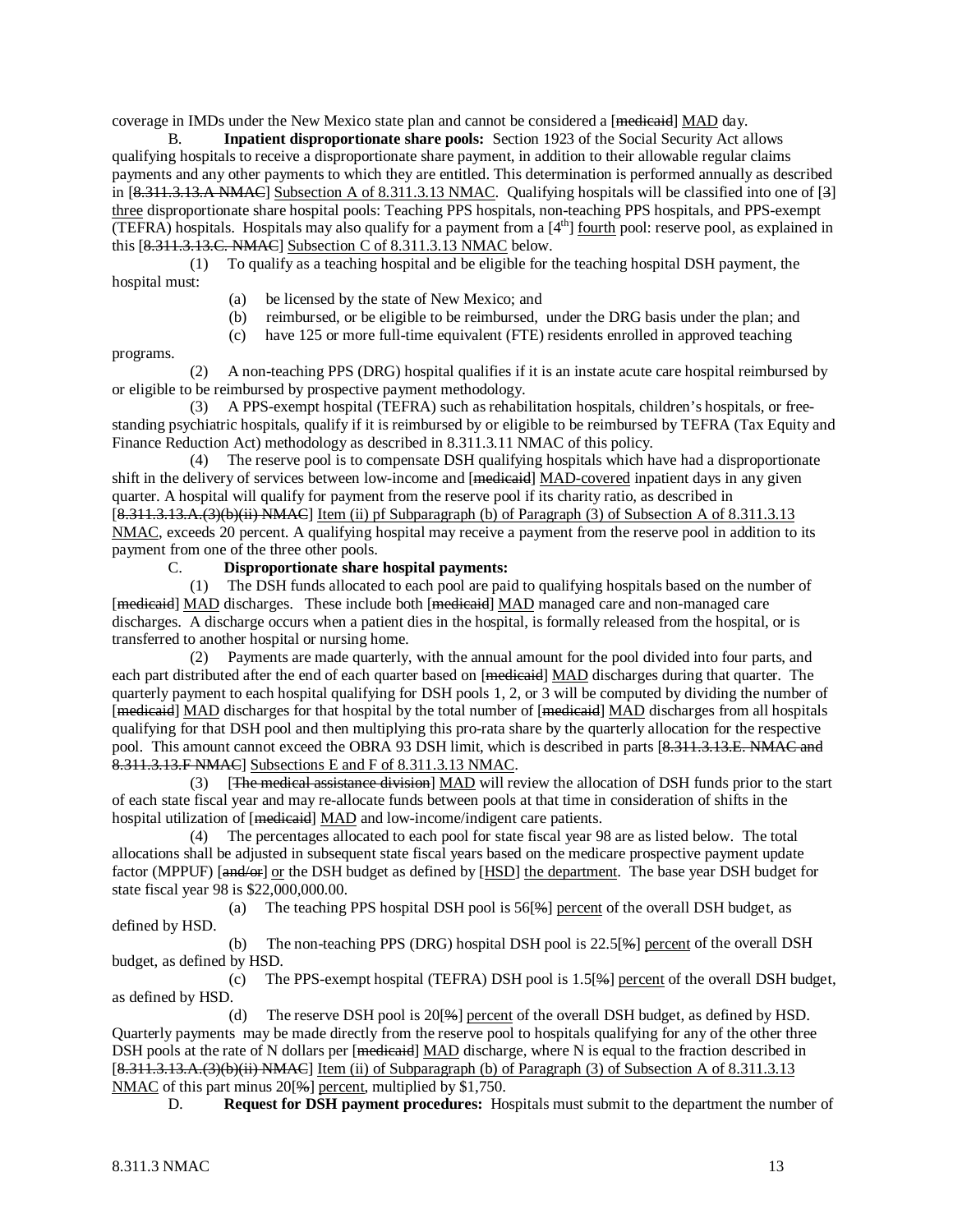[medicaid] MAD discharges (both managed care and fee for service discharges), which they have incurred 30 calendar days after the end of each quarter. The department will review the hospital's documentation supporting their discharge information. Any requests received later than 60 calendar days from the end of the quarter will be denied as untimely.

## E. **DSH limits:**

 (1) Pursuant to section 1923 (g) of the Social Security Act, a limit is placed on the payment adjustment for any hospital. A hospital's payment adjustment determined in [subsections 8.311.3.13.B NMAC through 8.311.3.13.D. NMAC] Subsections B and D of 8.311.3.13 NMAC shall not exceed that hospital's hospitalspecific DSH limit, as determined under [8.311.3.13.E. NMAC] Subsection E of 8.311.3.13 NMAC. This limit is calculated as follows:

 $DSH Limit = M + U$ 

 $M = \text{Cost of services to }[\text{medicaid-patients}]$  eligible recipients, less the amount paid by the [medicaid] MAD program under the non-DSH payment provisions of this plan.

 $U = \text{Cost of services to uninsureed patients, less any cash payments made by them.}$ 

 (2) The cost of services will include both inpatient and outpatient costs for purposes of calculating the limit. The "costs of services" are defined as those costs determined allowable under this plan. "Uninsured patients" are defined as those patients who do not possess health insurance or do not have a source of third party payment for services provided, including individuals who do not possess health insurance which would apply to the service for which the individual sought treatment. Payments made to a hospital for services provided to indigent patients made by the state or a unit of local government within the state shall not be considered to be a source of third party payment.

F. **Limitations in New Mexico DSH allotment:** If the DSH payment amounts as described in [parts 8.311.3.13.C. NMAC through 8.311.3.13.E. NMAC ] Subsections C and E of 8.311.3.13 NMAC above, [2-1-95, 1-31-96, 7-31-97; 8.311.3.13 NMAC - Rn, 8 NMAC 4.MAD.721.D.IV, 1-1-01; A, 9-1-01; A, 2-1-11]. exceed in any given year, the federal determined DSH allotment for New Mexico, the DSH allocations by pool will be reduced proportionately to a level in compliance with the New Mexico DSH allotment.

## **8.311.3.14 DETERMINATION OF ACTUAL, ALLOWABLE, AND REASONABLE COSTS** A. **Adequate cost data**

 (1) All hospitals must provide adequate cost data based on financial and statistical records which can be verified by qualified auditors. The hospital will submit a cost report each year. The cost data must be based on an approved method of cost finding and on the accrual basis of accounting. However, where governmental institutions operate on a cash basis of accounting, cost data on this basis will be acceptable, subject to appropriate treatment of capital expenditures.

 (2) The cost finding method to be used by hospitals will be the step-down method. This method recognizes that services rendered by certain non-revenue-producing departments or centers are utilized by certain other non-revenue-producing centers. All costs of non-revenue-producing centers are allocated to all centers which they serve, regardless of whether or not these centers produce revenue. The cost of the non-revenue-producing center serving the greatest number of other centers while receiving benefits from the least number of centers is apportioned first. Following the apportionment of the cost of the non-revenue-producing center, that center will be considered "closed" and no further costs will be apportioned to it. This applies even though it may have received some service from a center whose cost is apportioned later. Generally when two centers render services to an equal number, that center which has the greatest amount of expense will be allocated first.<br>B. **Reporting vear:** For the purpose of determining payment rates, the

B. **Reporting year:** For the purpose of determining payment rates, the reporting year is the hospital's fiscal year.

C. **Cost reporting:** At the end of each of its fiscal years, the hospital will provide to the department or it audit agent an itemized list of allowable costs (financial and statistical report) on the New Mexico [title XIX] MAD cost reporting form. The cost report must be submitted within 90 calendar days after the close of the hospital's fiscal year. Failure to file a report within the 90 calendar day limit, unless an extension is granted, will result in suspension of [<del>title XIX</del>] MAD payments, until such time as the report is received.

### D. **Retention of records:**

 (1) Each hospital will maintain financial and statistical records of the period covered by such cost report for a period of not less than four years following the date of submittal of the New Mexico [title XIX] MAD cost report to the department. These records must be accurate and in sufficient detail to substantiate the cost data reported. The provider will make such records available upon demand to representatives of the department, the state of New Mexico audit agent, or the United States department of health and human services.